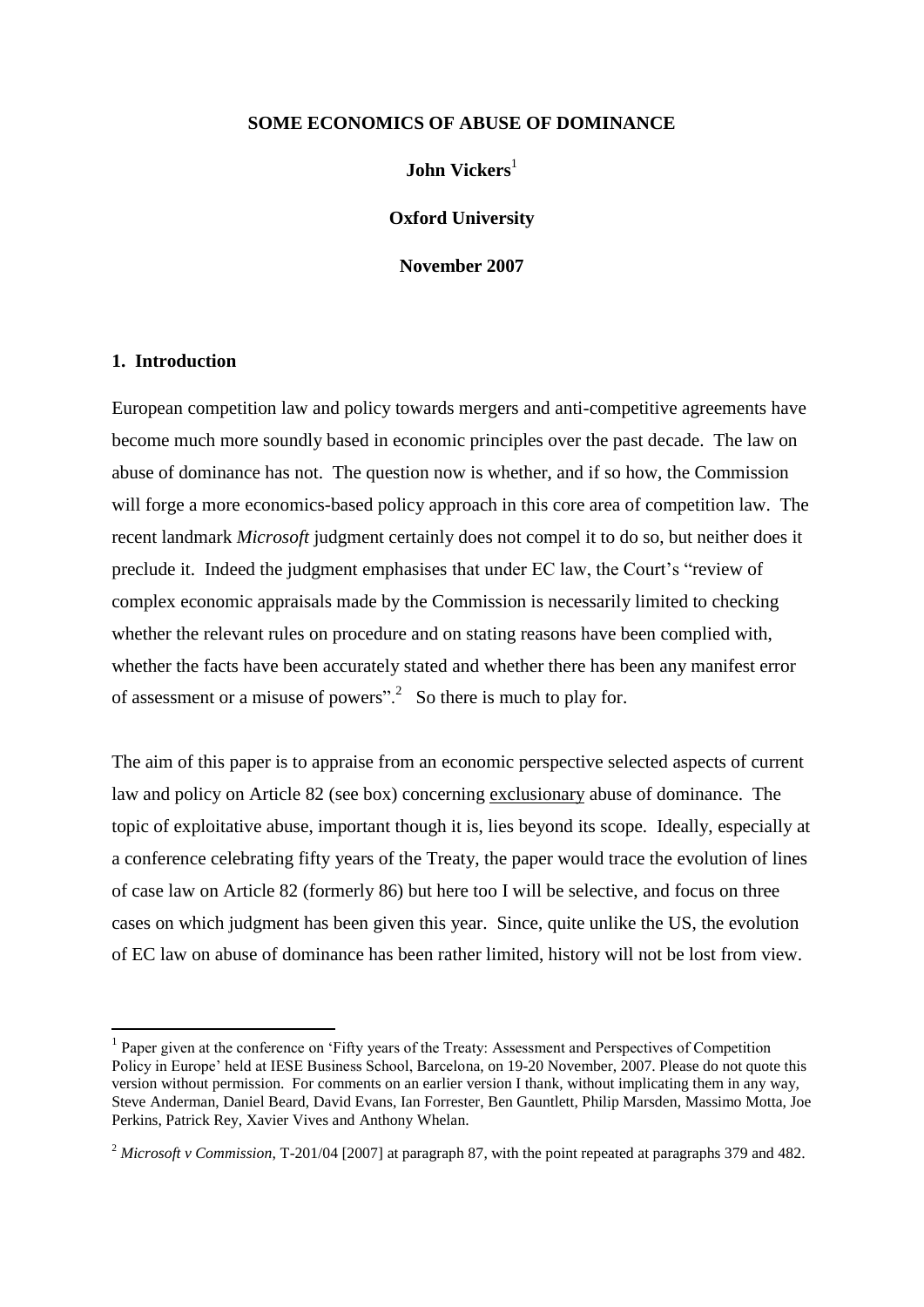## **Article 82 of the EC Treaty**

Any abuse by one or more undertakings of a dominant position within the common market or in a substantial part of it shall be prohibited as incompatible with the common market in so far as it may affect trade between Member States. Such abuse may, in particular, consist in:

(a) directly or indirectly imposing unfair purchase or selling prices or other unfair trading conditions;

(b) limiting production, markets or technical development to the prejudice of consumers;

(c) applying dissimilar conditions to equivalent transactions with other trading parties, thereby placing them at a competitive disadvantage;

(d) making the conclusion of contracts subject to acceptance by the other parties of supplementary obligations which, by their nature or according to commercial usage, have no connection with the subject of such contracts.

Two of the exclusionary abuses to be discussed involve pricing. Section 4 below looks at predatory pricing from the perspective of the *Wanadoo* case.<sup>3</sup> Section 5 concerns discounts and rebates, which were at issue in *British Airways*. 4 The *Microsoft* case concerned the "nonprice" abuses of refusal to supply and tying and bundling, which are considered in section 6. As will be seen, "non-price" abuses often involve prices especially when it comes to remedies. The discussion of these abuses is preceded, in Section 3, by a quick tour of the economics of anti-competitive exclusion. However, since there is no abuse without market dominance, a word on that is due first.

<sup>3</sup> *France Télécom SA v Commission*, T-340/03 [2007].

<sup>4</sup> *British Airways v Commission*, C-95/04 P [2007].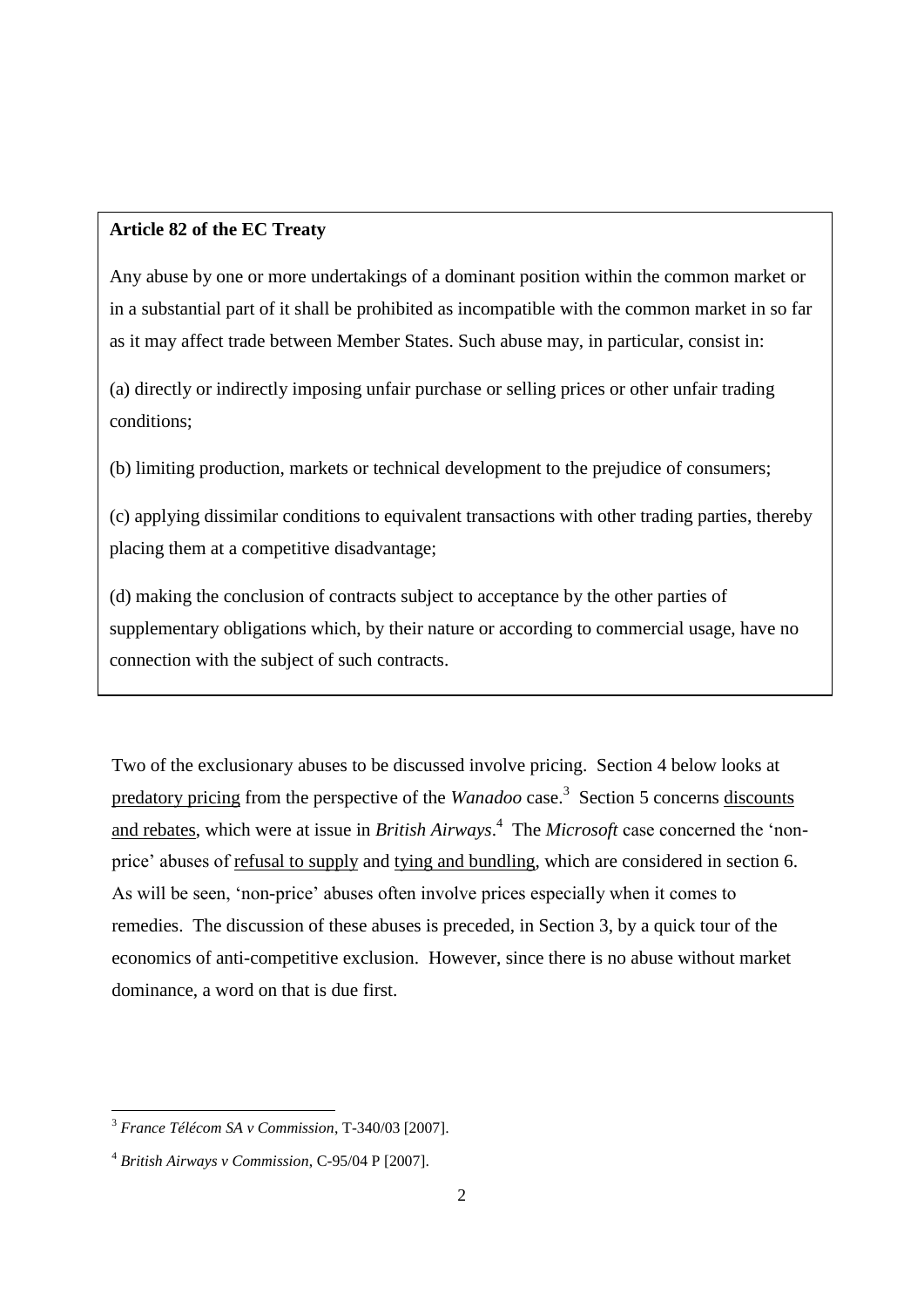#### **2. Dominance**

Much could be said about dominance but I will limit myself to two points.<sup>5</sup> The first is the relationship between dominance and abuse, on which the Report by the Economic Advisory Group on Competition Policy (EAGCP, 2005, page 13) said: "If an effects-based approach provides evidence of an abuse which is only possible if the firm has a position of dominance, then no further separate demonstration of dominance should be needed". On this view, separate verification of dominance needs less attention with an effects-based approach to abuse than if abuse is appraised formalistically.

However, serious prior dominance assessment is essential and natural in an approach to abuse oriented to economic effects. Abuse analysis is hard and error-prone on any approach, and dominance assessment has the great merit of efficiently screening out cases where it need not be undertaken (and correspondingly deterring the bringing of cases in which market power is less than strong). Likewise dominance analysis is a healthy discipline. Unilateral conduct can easily look suspicious, especially to the economically untrained eye, but cannot reasonably be considered sinister without independent evidence of substantial market power. This is not to say that the conduct at issue should be excluded from the assessment of dominance. And the analysis of abuse, if the dominance threshold is crossed, should be carried out in a way that integrates the findings of the market power analysis.

Allegations of predatory pricing illustrate the point. Firms price below incremental cost for all sorts of reasons, mostly benign, especially for consumers. Without independent evidence of market power there is no good reason for competition policy scrutiny of such pricing. When the evidence shows such power amounting to dominance, however, further scrutiny makes sense. To make a finding of predatory pricing abuse, should it be necessary in Europe, as in the US, to show not only below-cost pricing but also a dangerous probability of recoupment? Apparently not in EC law, and arguably not in terms of economics provided dominance has been proven to a proper standard and the exclusion is from the dominated market. But even then it would seem unwise for say an agency not to ask itself the recoupment question at least as a cross-check on its dominance finding. This issue will be taken further in section 4 below.

 5 Fuller discussion is in Vickers (2006).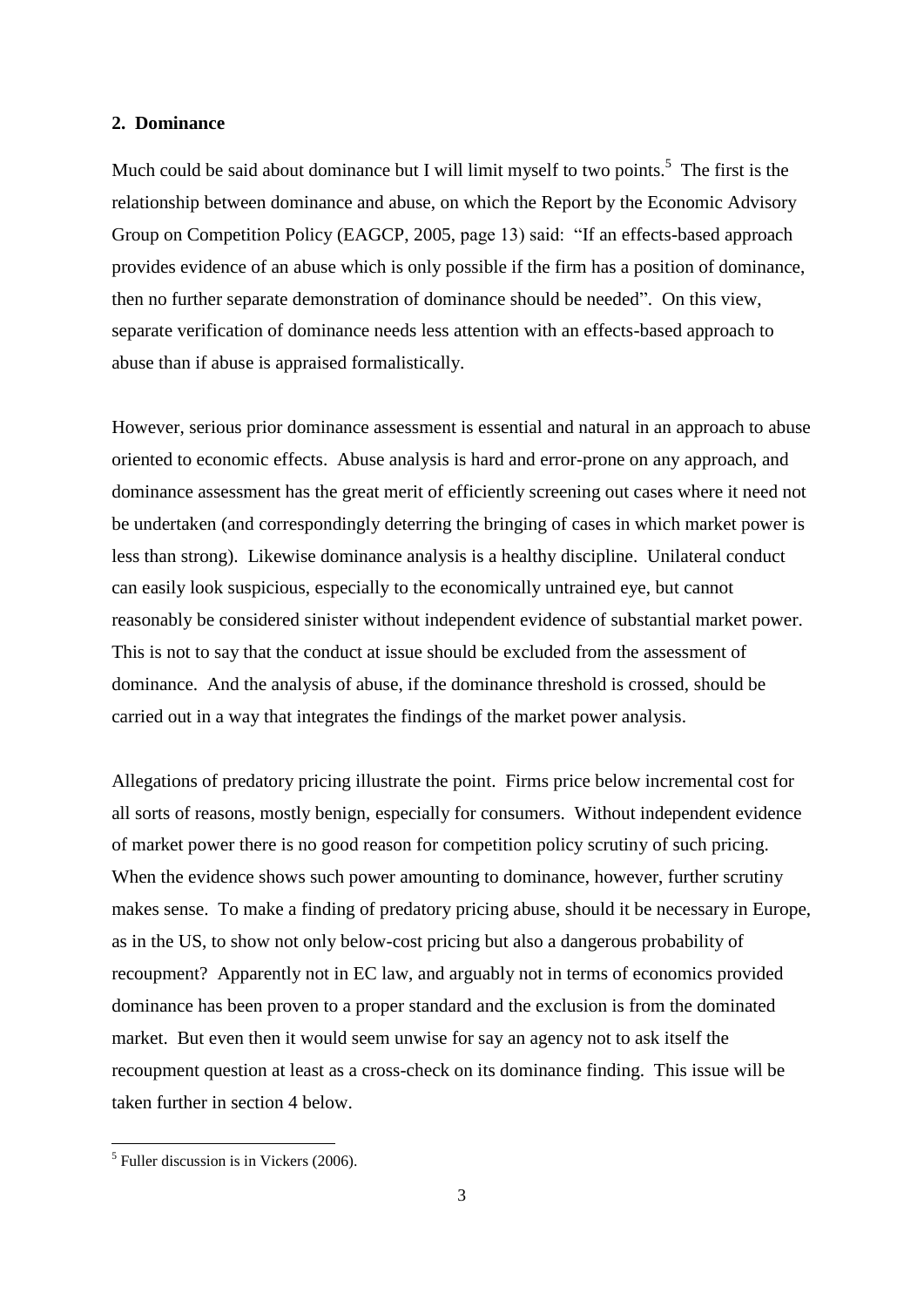The second point concerns the standard of proof of dominance. In the period from 1990 to 2004 when the concept of "dominance" did double duty because of its primary role in the Merger Regulation as well as in Article 82, there was some merit in the concept being treated with a degree of elasticity. Greater strictness is now in called for, and will become all the more important if scope for private actions is to expand. The basic reason is that given conduct by a firm with a mild degree of market power is far less likely to distort competition than the same conduct by one with great market power. So, on the whole, public authorities spend their resources better examining the latter than the former. Private actions are fine so long as their prospects of success are good when, and only when, the public interest tends to be promoted rather than retarded by them. So a disciplined approach to dominance is important for the direction of private as well as public enforcement of Article 82.

Despite its many merits, the Staff Discussion Paper (DG Competition, 2005) therefore caused some consternation when at paragraph 31, after commenting on high market shares as an indicator of dominance, it spoke of dominance being "more likely to be found in the market share range of 40% to 50% than below 40%, although also undertakings with market shares below 40% could be considered to be in a dominant position". The rider that firms "with market shares of no more than 25% are not likely to enjoy a (single) dominant position" hardly gave comfort.

Shares of properly-defined markets are at most a way to screen out cases that deserve no more attention. High shares alone never imply dominance. Unless market definition has gone awry – in which case that is the problem to fix – there is no significant prospect of single-firm dominance with a share anywhere near 25%, and dominance at 40% would normally seem quite improbable. In my view, therefore, it would be preferable for the Commission to say that dominance is more likely to be found above 50% than below, and not likely to be found below 40%. Subject to the ever-present vagaries of market definition, this would indicate something of a safe harbour, as far as concerns unilateral conduct, for firms that might otherwise soften their competitive edge to the detriment of consumers for fear of competition law entanglement.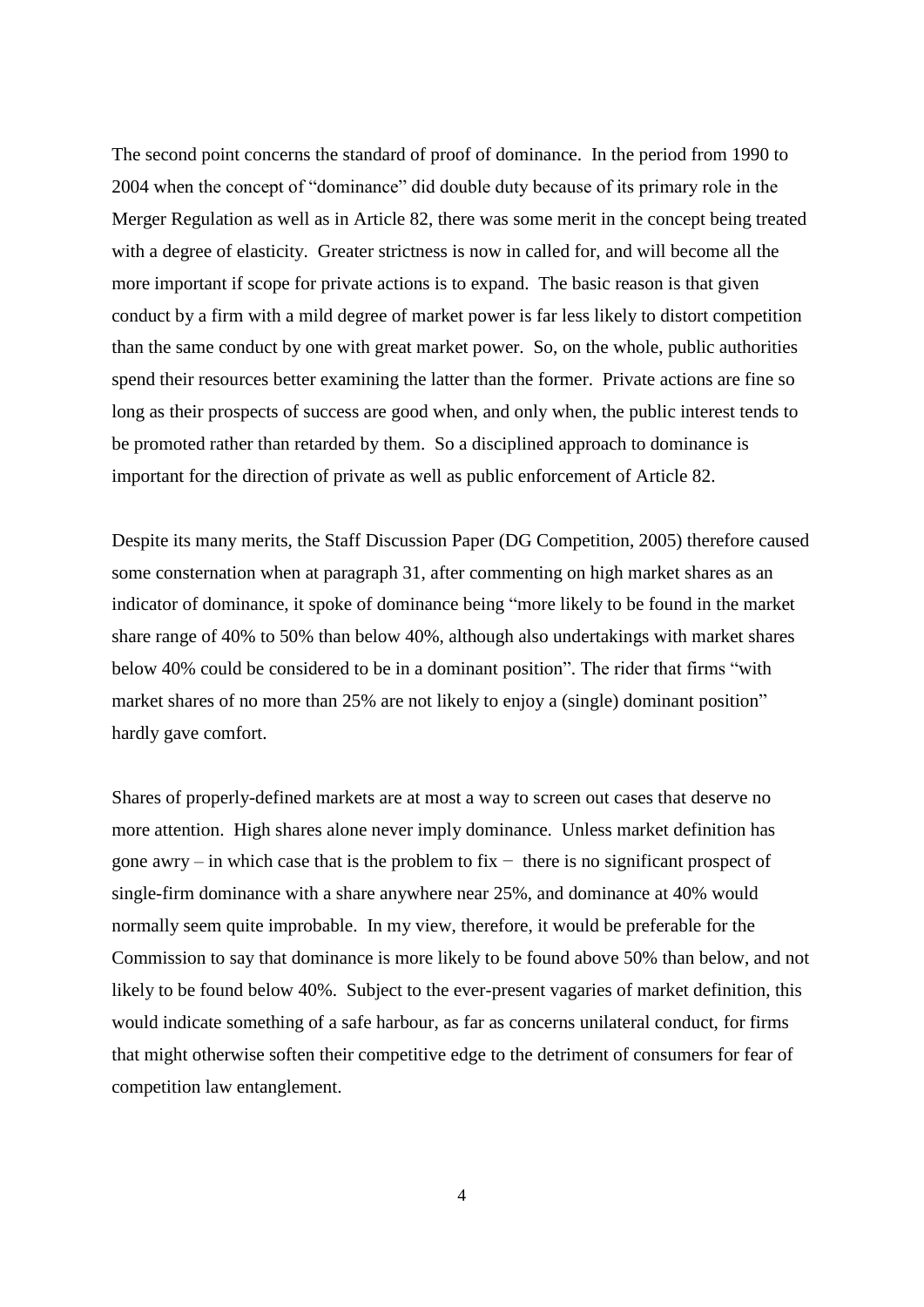In sum, dominance analysis should precede abuse analysis and be undertaken in a disciplined way. In cases that proceed to abuse analysis, dominance assessment should however be integral to, not separate from, the analysis of harm to competition and consumers.

## **3. Some economics of anti-competitive exclusion**

We now turn from dominance to abuse, with a focus on exclusionary abuse. The fundamental question for law and policy to address in the area is how to draw the line between unilateral conduct that is 'competition on the merits' or 'normal competition', and on the other hand anti-competitive (i.e. competition-distorting) conduct. Only the latter should be condemned as unlawful. However, an immediate problem is that rivals to the dominant firm may be excluded from the market, or at least from serving portions of market demand, by competition on the merits (if the dominant firm is sufficiently superior at delivering what customers want) as well as by anti-competitive conduct. In a sense, then, the task is to distinguish between good and bad exclusion. This is surprisingly hard to do even in principle. It is harder still to craft administrable legal rules and precedents that are good at separating anti-competitive conduct from competition on the merits.

What does economics have to say about the fundamental question? Modern economic theory of anti-competitive behaviour is "post-Chicago" in that it is underpinned by game theory and contract theory, not just price theory, and its conclusions are often at odds with the *per se legality* that some Chicago scholars advocated for a range of unilateral (and vertical contractual) practices. But "post-Chicago" does not mean anti-Chicago; to the contrary it has absorbed much of the Chicago critique of 1950s and 1960s interventionism in US antitrust law and policy. Indeed much "post-Chicago" economics starts by taking seriously, and answering, the challenge posed by Chicago scholars of explaining why, since there is ultimately only one monopoly profit to be had in any market, a dominant firm would find it profitable to engage in efficiency-reducing behaviour such as the exclusion from related markets of rivals more efficient than itself.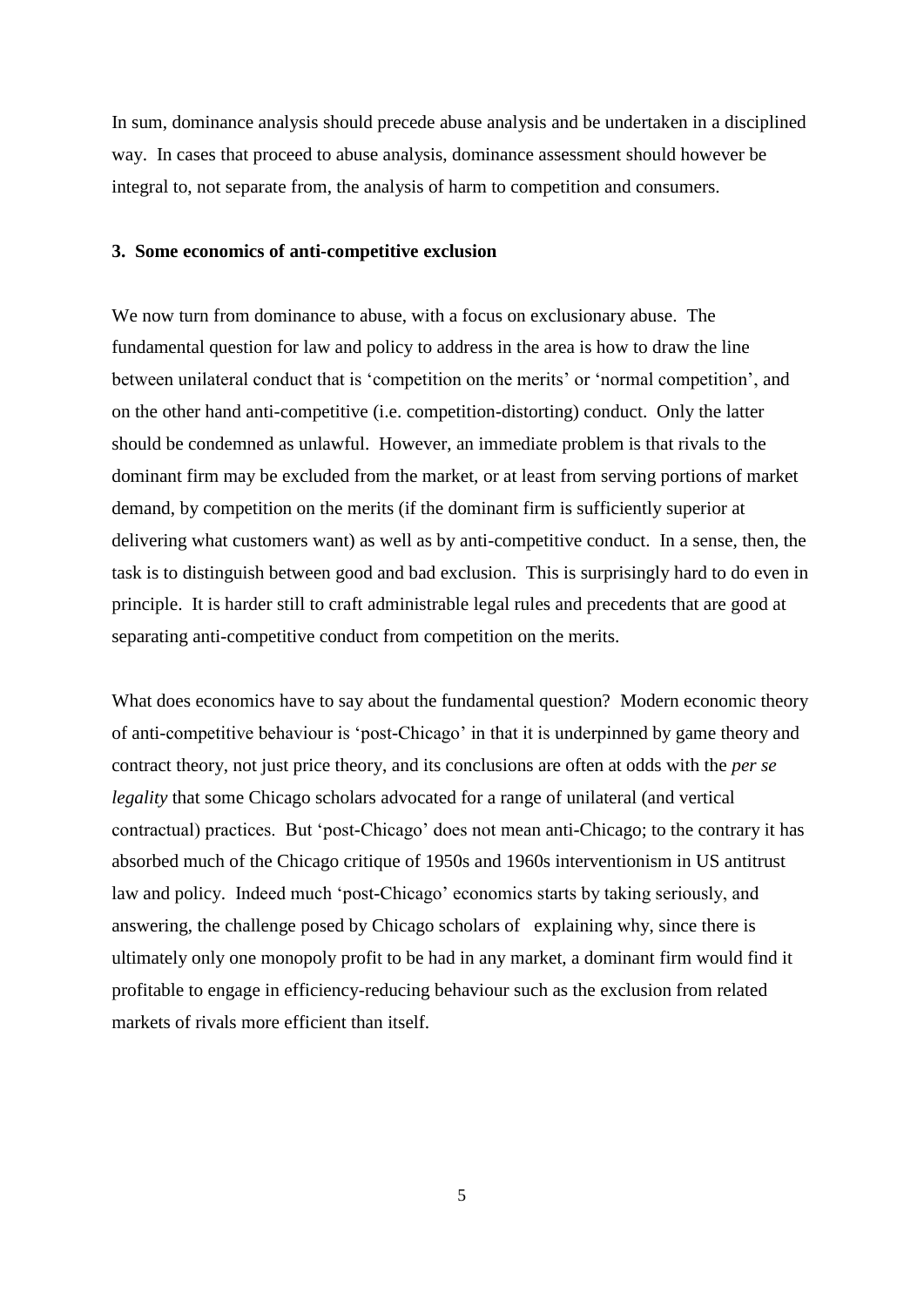The aim of this section is to give a brief guided tour of some economic theory relevant to the assessment of exclusionary abuse under five headings:<sup>6</sup>

- predatory pricing
- partial exclusion to exploit rivals
- divide-and-rule exclusion
- leverage of market power
- maintenance of market power.

Needless to say, the subject of anti-competitive exclusion receives much more thorough treatment in books such as Motta (2004) and Whinston (2006), and in recent surveys, notably Kaplow and Shapiro (2007), and Rey and Tirole (2007).

## *3.1 Predatory pricing*

**.** 

Predatory pricing, in its simplest form, is below-cost pricing by a dominant firm to drive rivals from the market and thereby create monopoly power for the dominant firm to enjoy. In that stark form predatory pricing satisfies three principles, or tests, that have been advanced to distinguish anti-competitive conduct from competition on the merits – the sacrifice test, the as-efficient competitor test, and the consumer harm test.<sup>7</sup>

First, pricing below cost normally entails profit sacrifice by the dominant firm if by 'cost' is meant the avoidable cost of serving the demand at issue. Put differently, such pricing normally makes no business sense but for its anti-competitive effect. The caveat 'normally' is however important. There are settings where pricing below avoidable cost could be profitable for dynamic reasons other than causing competitors to withdraw from the market (or portions thereof). Examples include cost dynamics such as learning-by-doing and intertemporal demand linkages such as profitable after-market sales.

Second, pricing below avoidable cost tends to exclude as-efficient competitors from serving the demand in question. If the incumbent sets price below the cost of meeting that demand,

<sup>&</sup>lt;sup>6</sup> These headings (and one on foreclosure via vertical integration) formed the structure of the Cleary Gottlieb lecture that I gave in London in September 2006 and the Telecom Italia lecture in Milan in November 2006. Slides are available on request.

 $\frac{7}{1}$  Vickers (2005) discusses these principles in more detail. They are by no means the only ones that have been suggested.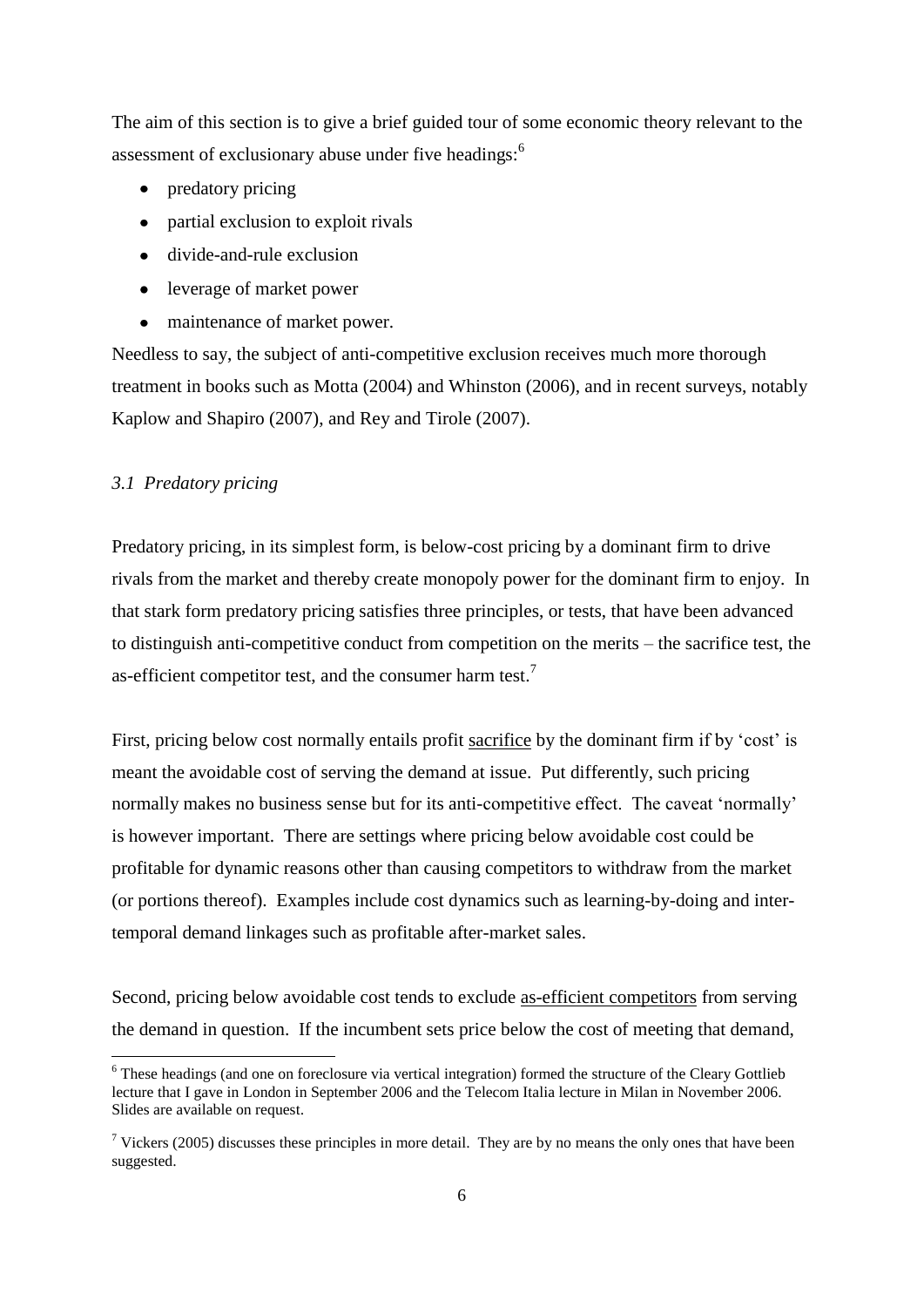then even if the rival is slightly more efficient than the incumbent, it will not be able profitably to serve the demand (perhaps unless it has dynamic cost or demand reasons of the sort mentioned in the previous paragraph).

Third, although below-cost pricing benefits consumers in the short-run, if the result is substantially greater monopoly power than would otherwise have existed, then the incumbent will recoup the losses from below-cost pricing by high prices to the overall detriment of consumers. Then there will be net consumer harm.

A tradition of economic thought often associated with the Chicago School regards allegations of predatory pricing with doubt bordering on incredulity, and cautions against policy intervention to stop low pricing also because it risks and promoting inefficient competitors and harming consumer interests. Why would a firm, especially one with market power, throw away money by below-cost pricing? If the threat to do so lacks credibility, as in the simplest of economic models, why would it deter a rival from entering or expanding in the market? The answer is that the simplest of economic models assume away issues of asymmetric information and uncertainty. Once these are re-injected, realistically, into the analysis, there is ample scope for rational – and hence credible threats of − below-cost pricing.<sup>8</sup>

For example, aggressive pricing to build or sustain a reputation for toughness may be quite rational and hence credible. Short-term loss-making in one market might then be recouped by deterring entry in other markets in which the incumbent operates. Likewise low pricing may be a credible signal of market conditions that deters entry. It could be used to play havoc with an entrant trying to test out market conditions, or with the principal/agent relationship between the entrant and its finance providers.<sup>9</sup> For all these reasons it seems right to approach allegations of predatory pricing with caution not incredulity. Exactly that approach was recommended by the US Court of Appeals in the 2003 *American Airlines* case (*US v AMR Corp*), which observed that "Post-Chicago economists have theorized that price predation is not only plausible, but profitable, especially in a multi-market context where

<sup>&</sup>lt;sup>8</sup> For a full analysis and critique of the stance of US antitrust law towards allegations of predatory pricing since 1993, see Bolton, Brodley and Riordan (2000).

 $9$  A point explored by Bolton and Scharfstein (1990).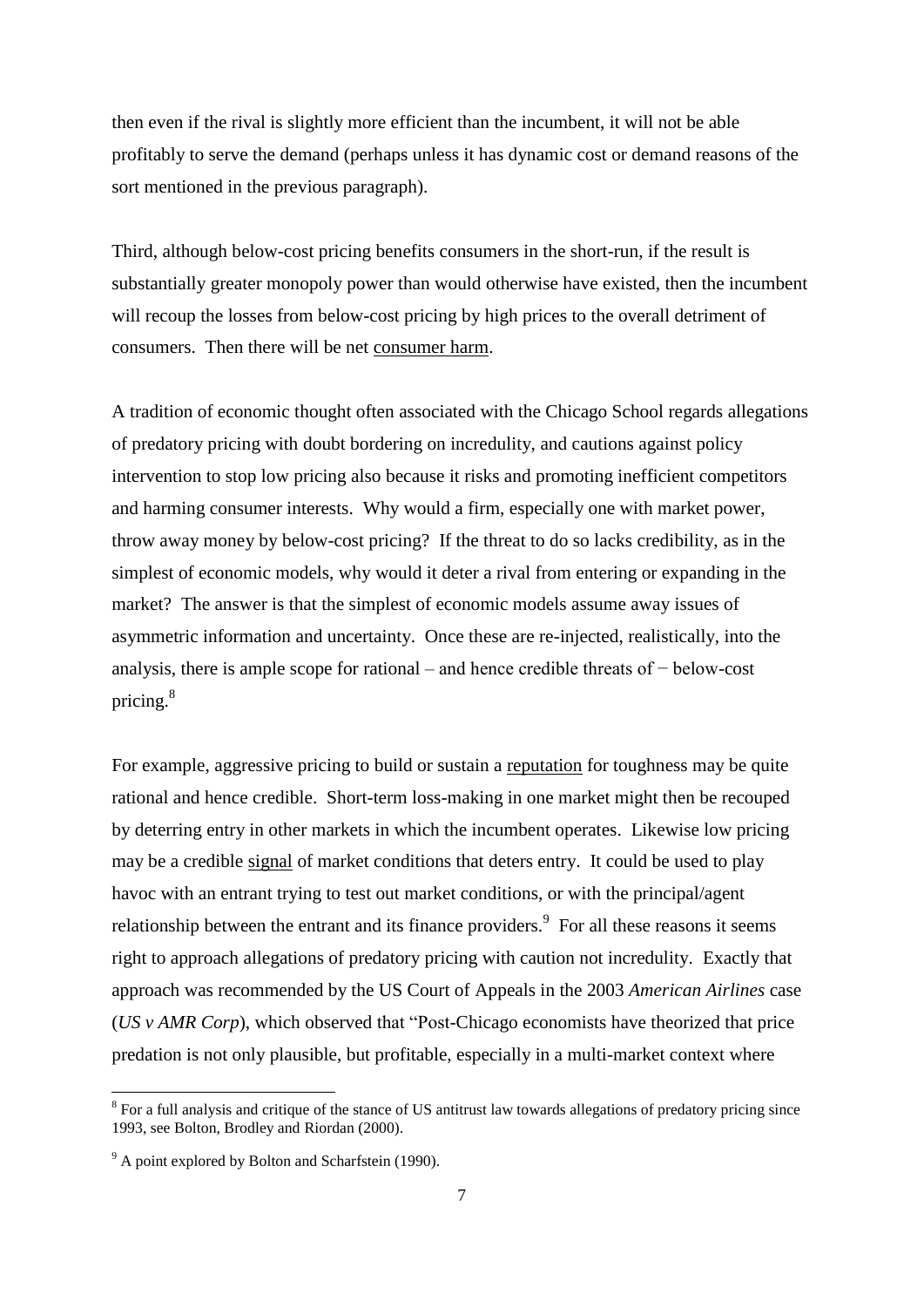predation can occur in one market and recoupment can occur rapidly in other markets". This point bears on the question, to be considered further in section 4, of whether proof of likely recoupment should be required before a finding of predatory abuse is made.

Predatory pricing can be defined more broadly than in relation to below-cost pricing. An alternative approach would be to say that low pricing *intended* to eliminate rivals is predatory. But besides the practical difficulties of discerning intent, this faces the fundamental problem that all sorts of irreproachable business behaviour, including competition indisputably 'on the merits', may have eliminatory intent. Justice Breyer, when a Court of Appeals Judge, once drew the parallel with a boxer delivering a perfectly legal punch with eliminatory intent, who is not thereby guilty of attempted murder.<sup>10</sup>

Another view would say that low pricing could well entail profit sacrifice, or be conduct that makes no business sense but for anti-competitive effects, without price going below avoidable cost. The latter is sacrifice relative to zero profit, whereas a firm with market power can usually do a lot better than that. Moreover, pricing above avoidable cost, so long as not too much above, could cause the withdrawal of a rival that, though less efficient than the incumbent, would bring competition to the incumbent that would be beneficial for consumers.

True, but how to craft a legal rule on those lines? Even in principle, the issue is unclear since both the sacrifice test and the consumer harm test raise the question: relative to what? For example, it would seem absurd in principle, never mind practice, to require a dominant firm to maximise profit subject to rivals not altering the scale of their operations. And it would seem odd to ban a dominant firm from causing the exit (or shrinkage) of rivals whose presence (or non-shrinkage) would benefit consumers. On that basis why not go the whole hog and require the firm to maximize consumer surplus?

Therefore having below-cost pricing a necessary condition for a finding of unlawful predatory pricing, though unlikely to be the "optimal" rule in every situation, has a good deal of common sense. Following the very influential paper by Areeda and Turner (1975), below-

 $10$  Quoted by Kovacic (2007, page 49).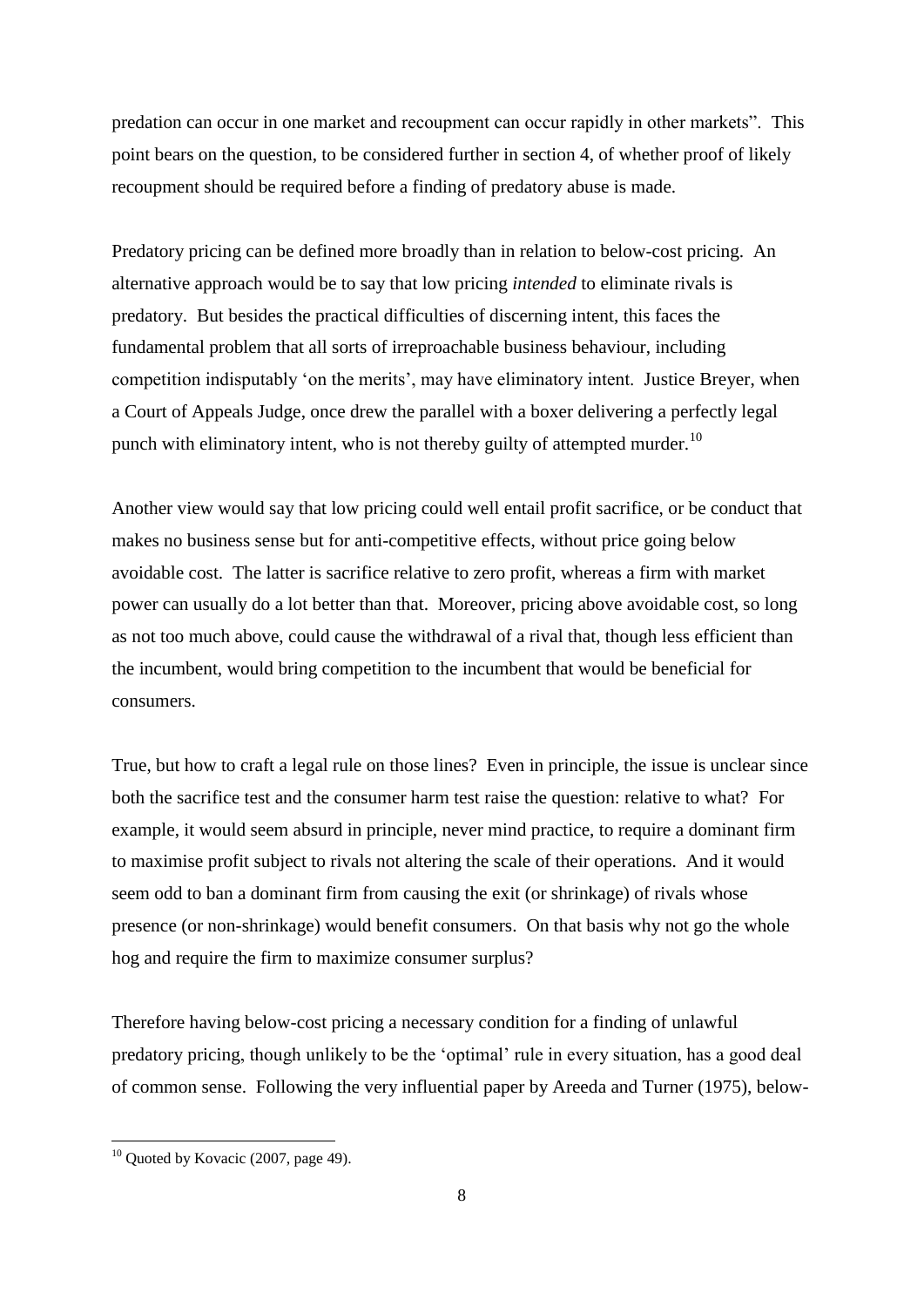cost pricing became a necessary – but far from sufficient – condition for a predatory pricing violation in US law, and cost benchmarks feature prominently in EC law. As will be illustrated in section 4, there remains plenty of scope for argument over (a) the relevant cost concept (Areeda and Turner favoured average variable cost, as a proxy for marginal cost), (b) how to measure cost, (c) the role, if any, for evidence on intent, (d) whether or not separate proof of recoupment should be required, and (e) what scope should be allowed for justifications of below-cost pricing..

# 3.2 Partial exclusion to exploit rivals<sup>11</sup>

Let us turn now to exclusive contracts – i.e. contracts under which customers (which themselves might be downstream firms selling to final consumers) agree not to deal with rivals to the dominant incumbent. At first blush these might seem "obviously" anticompetitive since they restrict the buyers" freedom of choice. But if a buyer freely and rationally entered into the exclusive contract, it would have been compensated for restricting its choice.<sup>12</sup> How then could it be in the interest of the incumbent to offer terms to the buyer attractive enough to persuade the buyer to restrict its freedom to buy instead from the rival, even though the rival might turn out to be more efficient than the incumbent?

Aghion and Bolton (1987) first gave the answer that, by appropriately structuring the exclusive contract, the incumbent-buyer pair might in effect sometimes be able to extract some of any efficiency advantage that the rival may have. In particular, by setting an appropriately calibrated *penalty* for breach of contract, payable by the buyer to the incumbent in the event that the buyer purchases from the rival, the rival, if it enters, will have to offer a sufficiently good deal for the buyer to pay the penalty for breach. If that happens, some of the rival"s efficiency advantage will be received by the incumbent-buyer pair. It is as if they set and collected an entry fee from the rival. When the rival is not sufficiently more efficient to pay the fee, the consequence will be the exclusion of a more efficient firm than the incumbent. But the aim here is not so much exclusionary as exploitative of the rival when it

 $11$  See further Rey and Tirole (2007, section 4.1).

<sup>&</sup>lt;sup>12</sup> As this point indicates, the freedom argument cuts both ways. Policy intervention to ensure freedom *ex post* denies an element of freedom *ex ante* – namely freedom to agree not to exercise some options *ex post*. It therefore seems unlikely that freedom *per se* can be much help in distinguishing between pro- and anticompetitive behaviour.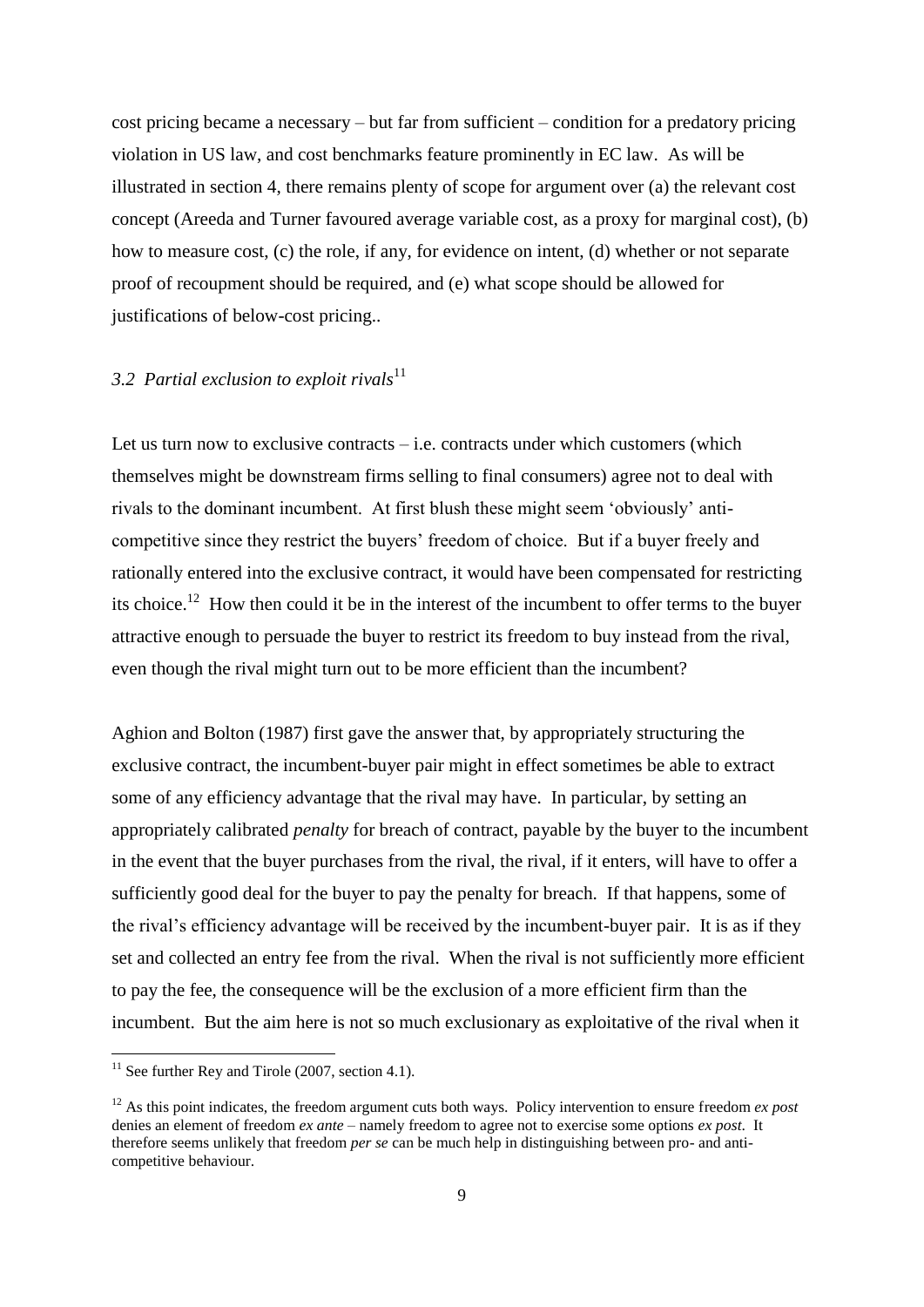is sufficiently more efficient to pay the fee; indeed that is when the incumbent does best. However, this argument does not work if, as in many legal systems, penalties for breach of contract are unenforceable, or if the exclusive contract is easily re-negotiable in the event of entry. Then the rival is never excluded if it is more efficient than the incumbent.

# 3.3 Divide-and-rule exclusion<sup>13</sup>

A second, and perhaps more important, reason why buyers might sign exclusive contracts even though that may foreclose a more efficient rival has to do with a possible co-ordination problem among buyers – hence "divide-and-rule". If the entrant has scale economies or there are network effects in demand, then by pre-empting enough buyers with exclusive contracts, the incumbent might be able to deny the rival so much potential demand that the rival cannot operate efficiently (even though, at any given output level, the rival may be more efficient than the incumbent). As Aghion and Bolton (1987, section III) put it: "What is crucial … is how the size of the entrant's potential market affects the probability of entry". If shrinkage of that potential demand substantially reduces the probability of entry, then each buyer offered exclusivity by the incumbent might accept it for fear that otherwise it will be left in a rump of "free" buyers that is too small for entry to be viable.

Divide-and-rule exclusion is explored theoretically and reinforced by Rasmusen et al (1991), and Segal and Whinston (2000), who show how the scope for exclusion may be greater if the dominant firm can discriminate among buyers, including sequentially. Of course theories of divide-and-rule exclusion are plausible in fact only if there are scale economies and, as a result of the dominant firm's conduct, too few free buyers for rivals to achieve them.<sup>14</sup>

Sequential interactions with buyers are also a feature of Bernheim and Whinston"s (1998, section IV) analysis of exclusive dealing, in which exclusive dealing with the first set of buyers may lessen competition to supply subsequent buyers. Then, even if exclusive dealing is inefficient, it may come about because the first set of buyers can be compensated with part

 $13$  See further Rey and Tirole (2007, section 4.2).

<sup>&</sup>lt;sup>14</sup> Fumagalli and Motta (2006) and Simpson and Wickelgren (2007) are two recent papers that extend the analysis, with mixed results, to the case where the multiple buyers are firms competing to sell to final consumers.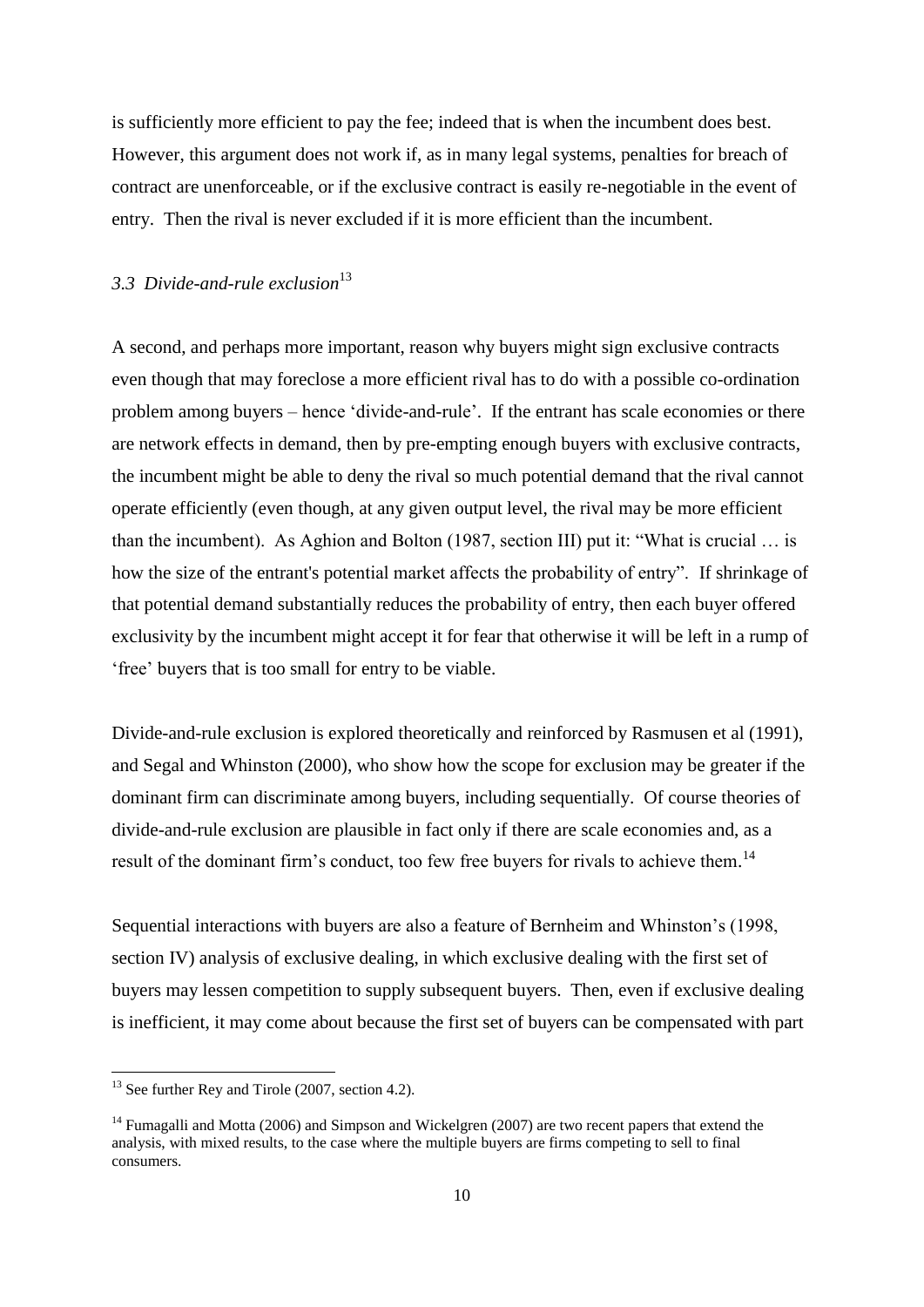of the profit gain at the expense of the subsequent buyers. Again the theme is buyer disunity. Arguably, buyer disunity is at the heart of predatory pricing theory (discussed in section 3.1). If consumers *en masse* spurned the incumbent's predatory price and paid a premium to sustain the rival, they might well pay lower prices in the long run. But if each consumer has a negligible effect on the rival"s survival prospects, none will want to pass up the good shortterm offer from the incumbent.

# *3.4 Leverage of market power*<sup>15</sup>

If a firm has a dominant position in the market for product A and bundles product B with product A, or ties them so that A can be bought only with B, it might seem superficially "obvious" that the firm is leveraging or extending its market power from A to B. (For example, in section 6 below, the firm is Microsoft, A is its Windows operating system and B is its Media Player.) But the Chicago counter is again to ask why a profit-seeking firm with market power would engage in such behaviour unless it was efficient. Unless consumers wanted the products bundled or tied, their willingness to pay, and hence monopoly profit, would seem to be reduced by it.

The point was crisply put by Judge Easterbrook, formerly a leading exponent of the Chicago School, writing for the US Court of Appeals for the Seventh Circuit in the recent case of *Schor v Abbott Laboratories*, where the defendant was the supplier of a combination drug therapy for HIV.<sup>16</sup> The central question in the case was whether there a 'free-standing' (e.g. independent from predatory) theory of monopoly leveraging that US antitrust law should recognise. It is worth quoting at length why Judge Easterbrook said not:

"The problem with 'monopoly leveraging' as an antitrust theory is that the practice cannot increase a monopolist's profits. [...] The basic point is that a firm that monopolizes some essential component of a treatment (or product or service) can extract the whole monopoly profit by charging a suitable price for the component alone. If the monopolist gets control of another component as well and tries to jack up the price of that item, the effect is the same as

<sup>&</sup>lt;sup>15</sup> See further Rey and Tirole (2007, sections 3.1 and 5.2) and Tirole (2005).

<sup>&</sup>lt;sup>16</sup> More specifically, plaintiff Schor contended that Abbot's price for its Norvir component was too high in relation to the price for its Kaletra combination containing Norvir, and that Abbott was thereby unlawfully leveraging its Norvir monopoly to other components. There was no contention of predatory pricing: the imputed price for the non-Norvir components of Kaletra was above AVC.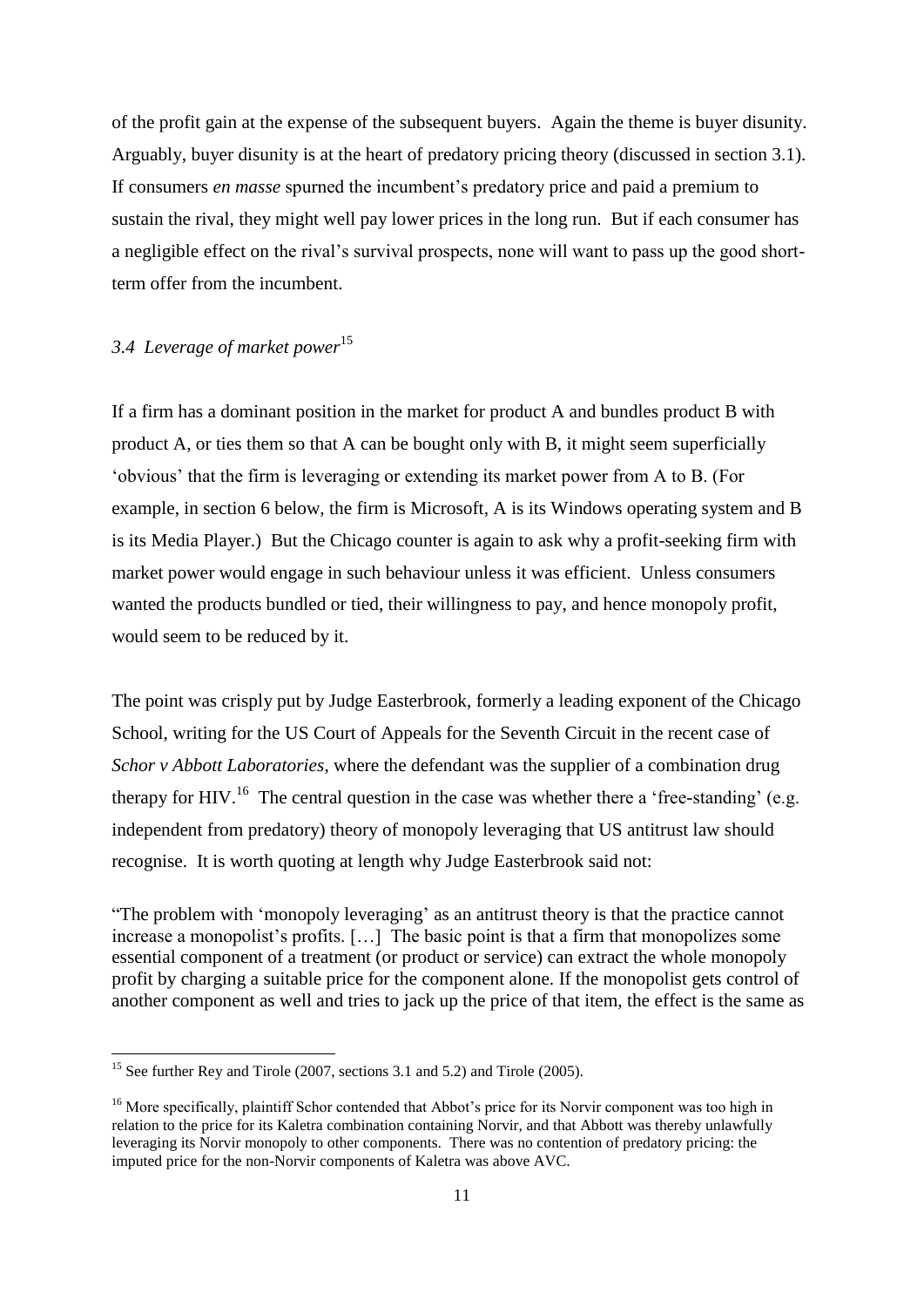setting an excessive price for the monopolized component. The monopolist can take its profit just once; an effort to do more makes it worse off and is self-deterring. […] We appreciate the potential reply that it is impossible to say that a given practice "never" could injure consumers. A creative economist could imagine unusual combinations of costs, elasticities, and barriers to entry that would cause injury in the rare situation. […] But just as rules of *per se* illegality condemn practices that almost always injure consumers, so antitrust law applies rules of *per se* legality to practices that almost never injure consumers."

This last point about rules being appropriate for conduct that meets an "almost-always" test illustrates how considerations of administrability (often associated with Harvard Law School, notably Areeda, Turner and Breyer) can go hand-in-hand with Chicago School precepts – the "double helix" of Kovacic (2007).

How has post-Chicago economics shown the coherence (albeit in Easterbrook"s view insufficient plausibility for policy purposes) of pure leveraging theory? Whinston (1990) showed how tying B with A might be able to deter entry into the B-market by making the Amonopolist a more aggressive competitor in the B-market. This theory requires A and B not to be closely complementary products, there must be credible commitment to tying (perhaps through technological integration), and the tying must be such as to leave too little independent B-demand in relation to the rival"s fixed costs for it to be viable. How common is the joint occurrence of these conditions is a matter for debate.

# 3.5 Maintenance of market power<sup>17</sup>

**.** 

A distinct theory of exclusionary tying and bundling concerns not the leverage of market power from A to B, but rather the *maintenance* of market power in A − in other words the extension of market power in time, not from product to product. This theory of exclusion is entirely consistent with the Chicago point that there is only one monopoly profit; the issue is about its prolongation.

To see how the argument works, suppose that products A and B are demanded only in combination, that the incumbent has an A-monopoly for the time being, but that a potential A-rival is contemplating entry in due course. The incumbent also supplies Bs, and there are independent B-suppliers around, but suppose that they will go out of business if the A-

 $17$  See further Rey and Tirole (2007, section 3.2) and Tirole (2005).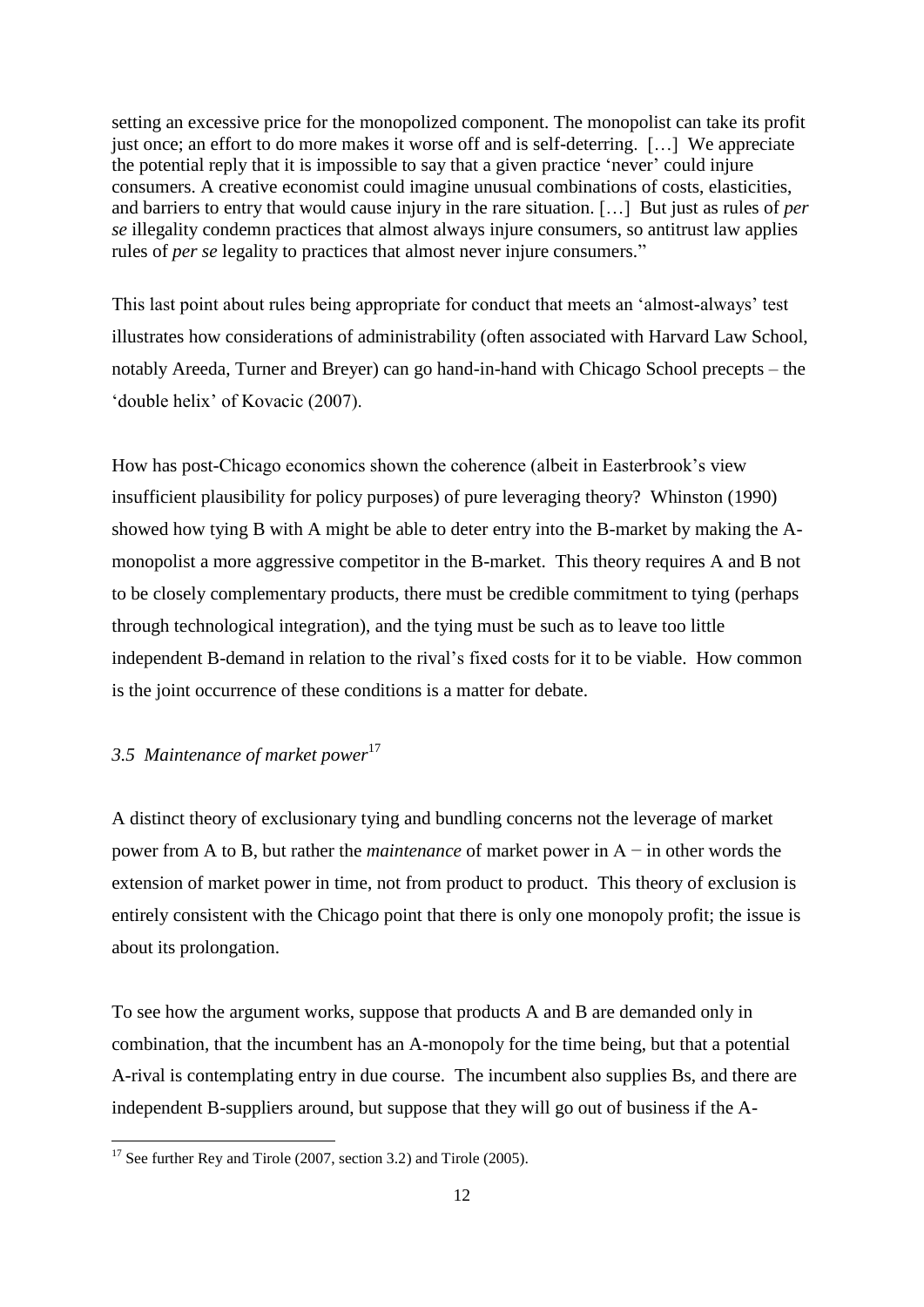monopolist ties or bundles its As and Bs together, denying them B-demand. Why would the incumbent do that unless it was efficient and in the interest of consumers to do so? Perhaps because the probability of the rival A-supplier entering is substantially lower if the independent B-suppliers have been eliminated.

Choi and Stefanadis (2001) analyse this point in a model of probabilistic entry after investment. Bundling by the A-incumbent diminishes the investment incentives of potential entrants into each market. Carlton and Waldman (2002) explore a related model in which the potential A-rival is also a B-supplier, and where economies of scope between As and Bs are such that the rival will in due course enter the A-market only if it has first competed on the merits in the B-market, which the incumbent's bundling thwarts.

It should be observed that this exclusionary logic is quite separate from the reasons, which are not developed further in this paper, that a firm may have to engage in such practices as exclusive contracts in order to not to lose power to *exploit* its dominance.<sup>18</sup> For example, an upstream firm might have an exclusive contract (or integrate) with a downstream firm as a way of committing not to go on to give better deals to other downstream firms, in which case its market power could unravel.<sup>19</sup> The incumbent's aim here is to prevent its 'one monopoly profit' from evaporating because of weak commitment power. In effect the dominant firm contrives to stop competing with itself. Note that this point, unlike the theme of this section, is not about the exclusion of rivals to the incumbent, though it can entail exclusionary effects in vertically related markets.

#### *3.6 Economics of exclusion: concluding comment*

Notions that certain unilateral practices by firms with market power are "obviously" exclusionary – in a sense that implies economic inefficiency – do not withstand the Chicago critique. However, as has been illustrated above, the *coherence* of theories of inefficient exclusion, consistent with profit-maximizing firms, has been demonstrated by more recent economics. If factual circumstances consistent with those theories were thought almost never

 $18$  See further Rey and Tirole (2007, section 2.1).

 $19$  Policy intervention to ban discrimination could in this setting counter-productively help the dominant firm to *bolster* its market power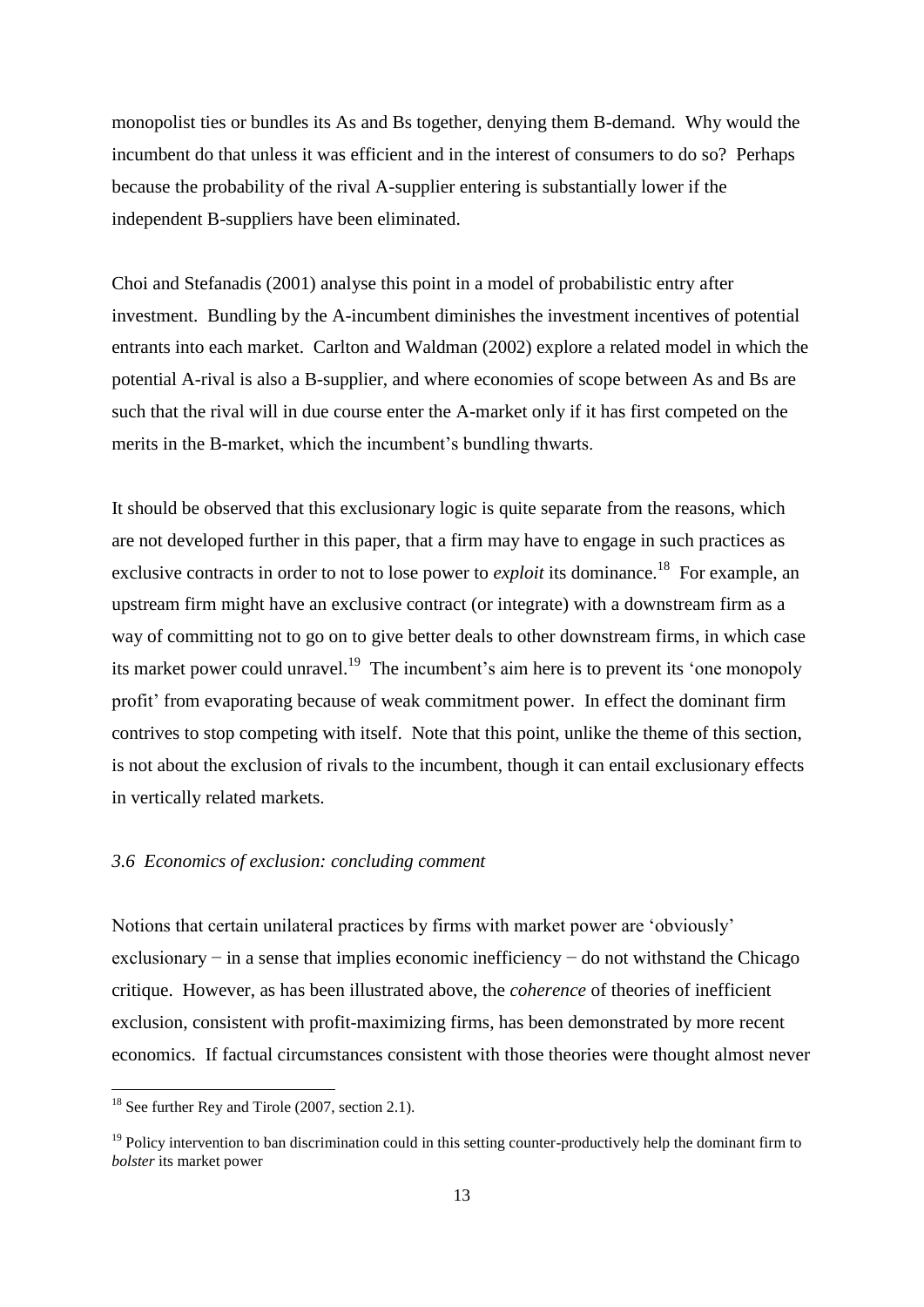to arise, then *laissez-faire* would still have practical policy merit.<sup>20</sup> Otherwise cases must depend on facts. In particular, a necessary condition for a finding of abuse should be a factconsistent theory of harm to competition.

### **4. Predatory pricing**

On 30 January 2007 the Court of First Instance in Luxembourg dismissed the appeal by France Télécom against the Commission"s decision in 2003 in what is known as the *Wanadoo* case.<sup>21</sup> The Commission had found that Wanadoo Interactive, part of France Télécom, had abused a dominant position in the French market for high-speed internet access for residential customers by predatory pricing. The case provides a setting in which to consider the economics and EC law of predatory pricing.

Wanadoo contested various aspects of the Commission"s decision, including the finding of dominance in this fast-growing market, which was very new in 2001 when the questioned pricing conduct began. The following discussion will however focus on the assessment of abuse (paragraphs 122-230 of the judgment). Paragraph 130 states the law:

"It is clear from the case-law on predatory pricing that, first, prices below average variable costs give grounds for assuming that a pricing practice is eliminatory and that, if the prices are below average total costs but above average variable costs, those prices must be regarded as abusive if they are determined as part of a plan for eliminating a competitor".<sup>22</sup>

In carrying out its cost analysis, the Commission spread the 'non-recurrent variable costs' of acquiring customers over four years, somewhat less than the average duration of subscriptions in the event. On that basis the Commission found that Wanadoo priced below its variable costs until August 2001, and below full costs until October 2002. Wanadoo argued that comparison of costs and revenues over a longer period was required to test below-cost pricing, especially given the new and dynamic nature of the market, but the Court at paragraph 152 ruled that costs and revenues after the relevant conduct (i.e. after October 2002) cannot be included in the calculations. On that approach much investment would

<sup>&</sup>lt;sup>20</sup> Recall Judge Easterbrook's position on whether US antitrust law should recognise a pure theory of leverage.

<sup>21</sup> *France Télécom SA v Commission*, T-340/03 [2007].

<sup>22</sup> Citing *AKZO v Commission*, C-62/86 [1991], and the *Tetra Pak* cases, above all *Tetra Pak v Commission*, C-333/94 P [1996].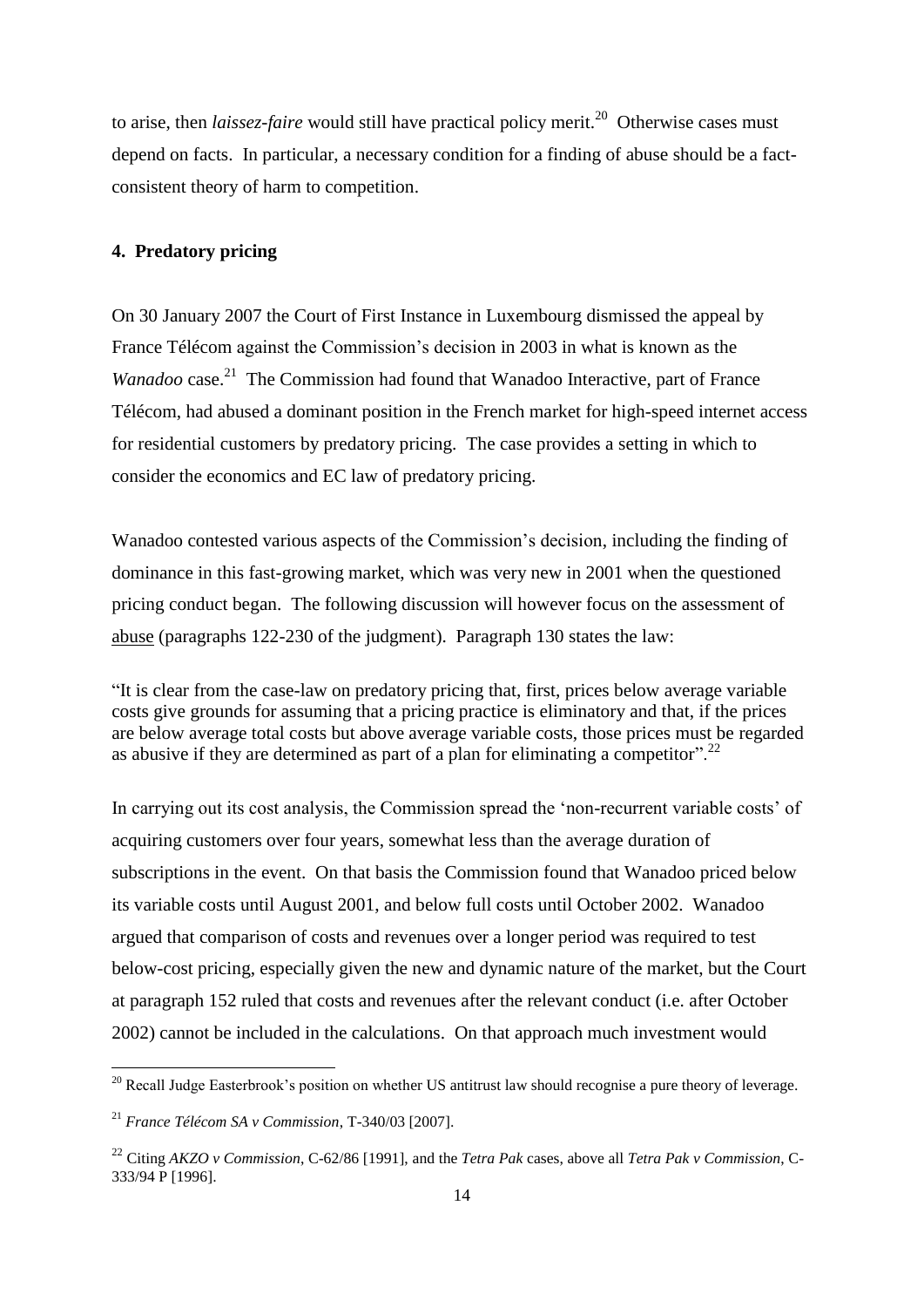appear to be at risk of being found "predatory". Assessment of abuse must concern the position of the firm at the time of the alleged abuse, but where investment-related activity is concerned, that position includes reasonable expectations as to future revenues and costs; and how events turned out may be informative, though not decisively so, about the reasonableness of such expectations.

Wanadoo next argued that it had a right to align its prices on its competitors' prices. The Court at paragraph 187 denied such an absolute right and held that beyond some point price alignment might become abusive. That conclusion does make economic sense. For example, a more efficient rival could be inefficiently deprived of custom if an unqualified matching right existed.

Finally on abuse, Wanadoo made related arguments that its pricing showed no predatory intent, that consumers benefited from low prices and were not harmed, and that the Commission failed to show (and in the circumstances of the market could not show) recoupment – the ability to recoup short-term losses by reducing competition in the longer term. The judgment at paragraph 197 said:

"It is clear therefore that, in the case of predatory pricing, the first element of the abuse applied by the dominant undertaking comprises non-recovery of costs. In the case of nonrecovery of variable costs, the second element, that is, predatory intent, is presumed, whereas, in relation to prices below average full costs, the existence of a plan to eliminate competition must be proved".

From an economic perspective, this passage is doubly perplexing. First, it suggests that eliminatory intent, independent of anti-competitive effect, is a basis for a finding of abuse (despite the Courts saying that abuse is an objective concept). Second, as indicated in section 3.1 above, besides the difficulty of discerning intent, all sorts of manifestly pro-competitive behaviour may be motivated by eliminatory intent, so that concept is not altogether helpful in drawing the line between pro- and anti-competitive conduct.

Is there nevertheless an economically defensible case for doing without a requirement to show probable recoupment before finding predatory pricing abuse? Arguably there is if (i) dominance was established to a stringent standard, and (ii) pricing is below variable (or avoidable) cost without objective justification, and (iii) the below-cost pricing is in the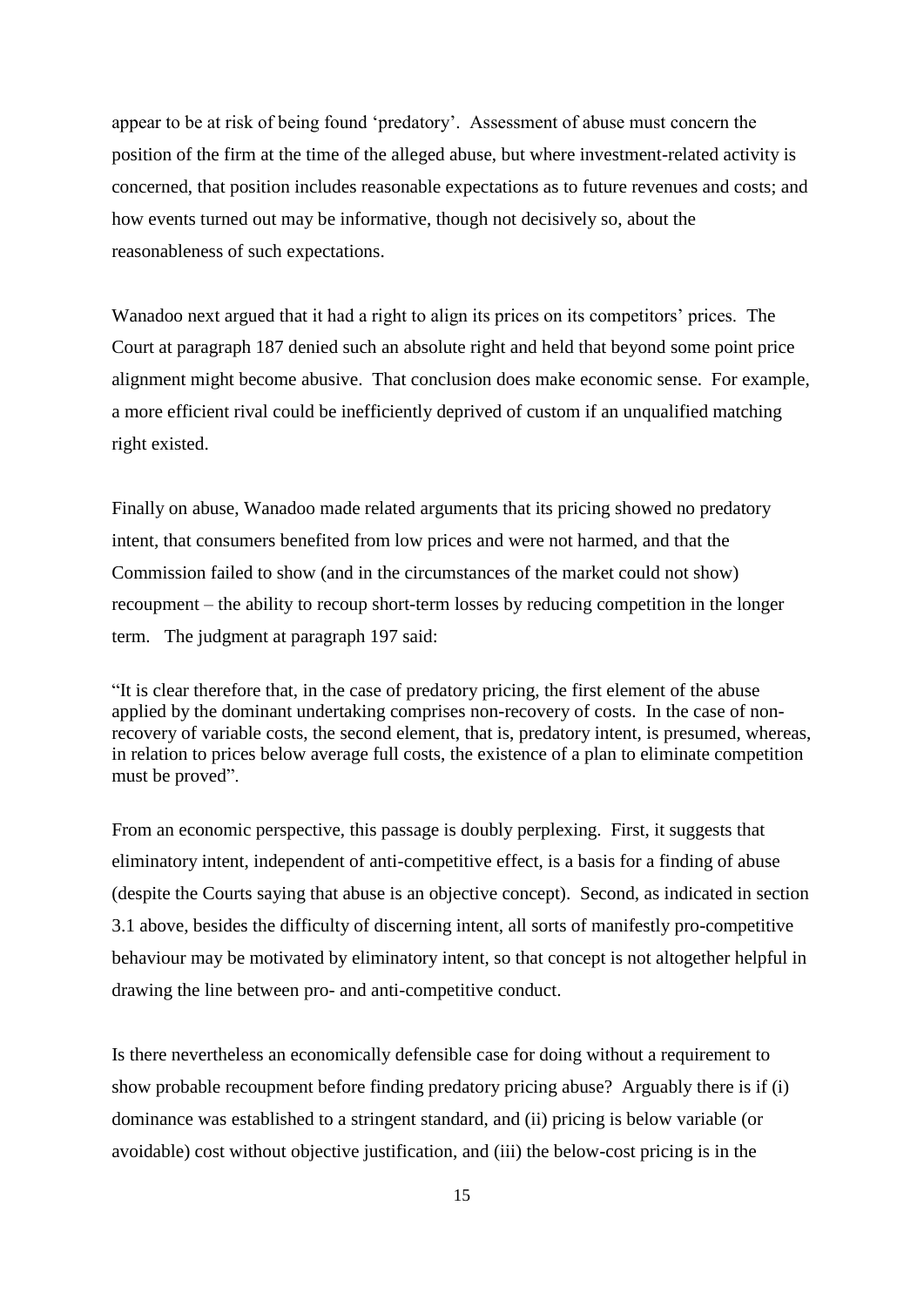dominated market. Ability to recoup would seem to be more or less implied by the joint occurrence of (i) to (iii). For example, recoupment requires barriers to (re-)entry, but those must exist if dominance has been established to a stringent standard. Even so, there may still be merit in examining recoupment as a cross-check on the initial finding of dominance. Of course, if dominance is found only to a lax standard, then recoupment should be required to prove predatory abuse. Far better, though, to raise dominance standards generally.

What if (ii) does not hold, say because the pricing is between avoidable and average total cost (presumably with some allocation of overheads in the multi-product case)? Then it would seem important to show recoupment in order to help distinguish between plans to eliminate competitors that are merely competition on the merits<sup>23</sup>, and plans to eliminate competition with a view to subsequent price increases to the detriment of consumers – the kind of elimination that competition law should, at least on an effects-oriented view, be concerned about. On this view, then, it would be necessary (but not sufficient) to demonstrate probable recoupment as an element of proving the existence of a plan to eliminate competition.

The relevance of (iii) is that conduct can sometimes be found to constitute abuse even if it does not occur in the relevant product market in which dominance has been found. Thus the Court of Justice in *Tetra Pak II*<sup>24</sup>, saying that it would be inappropriate in the circumstances of that case to require in addition proof of a realistic chance of recouping losses from belowcost pricing, held that:

"Application of Article [82] presupposes a link between the dominant position and the alleged abusive conduct, which is normally not present where conduct on a market distinct from the dominated market produces effects on that distinct market. In the case of distinct, but associated, markets, application of Article [82] to conduct found on the associated, nondominated, market and having effects on that associated market can only be justified by special circumstances. An undertaking which enjoys a quasi-monopoly on certain markets and a leading position on distinct, though closely associated, markets is placed in a situation comparable to that of holding a dominant position on those markets as a whole. Conduct by such an undertaking on those distinct markets which is alleged to be abusive may therefore be covered by Article [82] of the Treaty without any need to show that it is dominant on them."

 $2<sup>23</sup>$  Prices below avoidable cost by a dominant firm are presumptively not competition on the merits in the absence of objective justification, whereas prices above avoidable cost, even if below total cost, might be competition on the merits without further justification.

<sup>24</sup> *Tetra Pak v Commission*, C-333/94 P [1996]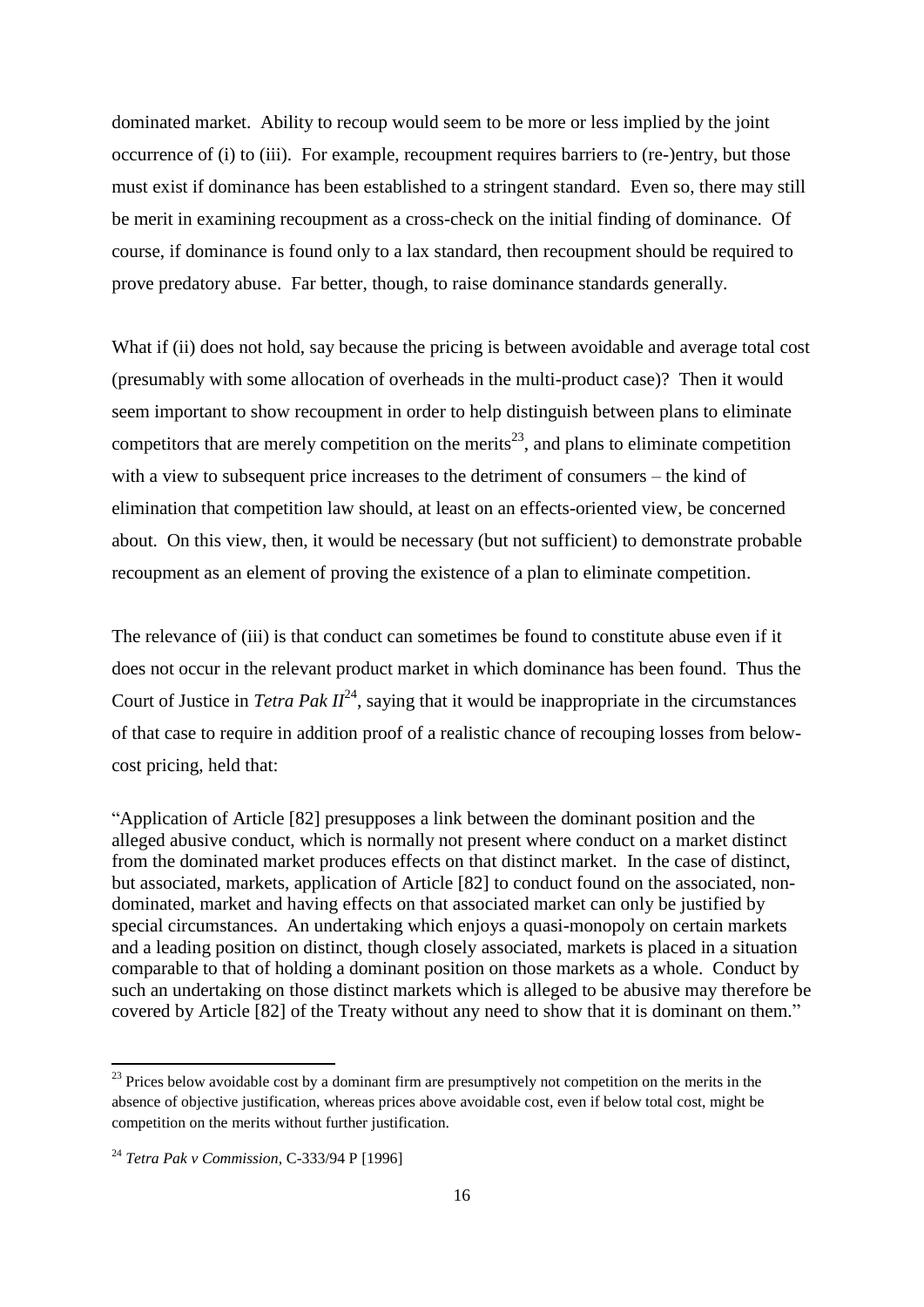It is hard to know what to make of this. It would have been more straightforward to show that the firm actually was dominant – not just infer that it was comparable to being so – on the markets as a whole. Then the issue of abuse on non-dominated markets need not have been opened up. Now that is has been, a very cautious approach towards predatory pricing abuse on non-dominated markets would seem appropriate, requiring a demonstration of recoupment among other things. Otherwise dominant firms in some markets would be unduly and unreasonably deterred from offering good deals to customers in others.

None of this is to say that the calculus of recoupment should be confined to the market in which the below-cost pricing occurred. As was highlighted by the judgment of the US Court of Appeals quoted in section 3.1, predatory pricing in one market can be rapidly recouped in others, for example through reputation effects.

Wanadoo sought to justify its low pricing in terms of economies of scale and learning effects, but the Court ruled that these considerations did not call into question the finding of abuse because a firm that engages in predatory pricing "may enjoy economies of scale and learning effects on account of increased production precisely because of such pricing" (paragraph 217). Though appeal to such economies obviously cannot exempt a dominant firm from the requirements of Article 82, their dismissal in these terms is troubling. When learning effects matter, there is nothing intrinsically sinister about pricing low to sell more to get costs down. Indeed on the face of it that is both pro-consumer in the short term and pro-efficiency in the longer run. In principle the benefit of future cost reduction should be added to price, or subtracted from short-term cost, in formulating the below-cost pricing test in the first place. In any case, if such gains flow from the low pricing, that is a benefit of it, which should not be ignored.

France Télécom has appealed to the European Court of Justice against the *Wanadoo* judgment of the Court of First Instance. The grounds of appeal include the calculation of cost recovery, the time horizon for cost and revenue assessment, and the recoupment question. The Court of Justice therefore has an opportunity to develop and clarify EC law on predatory pricing.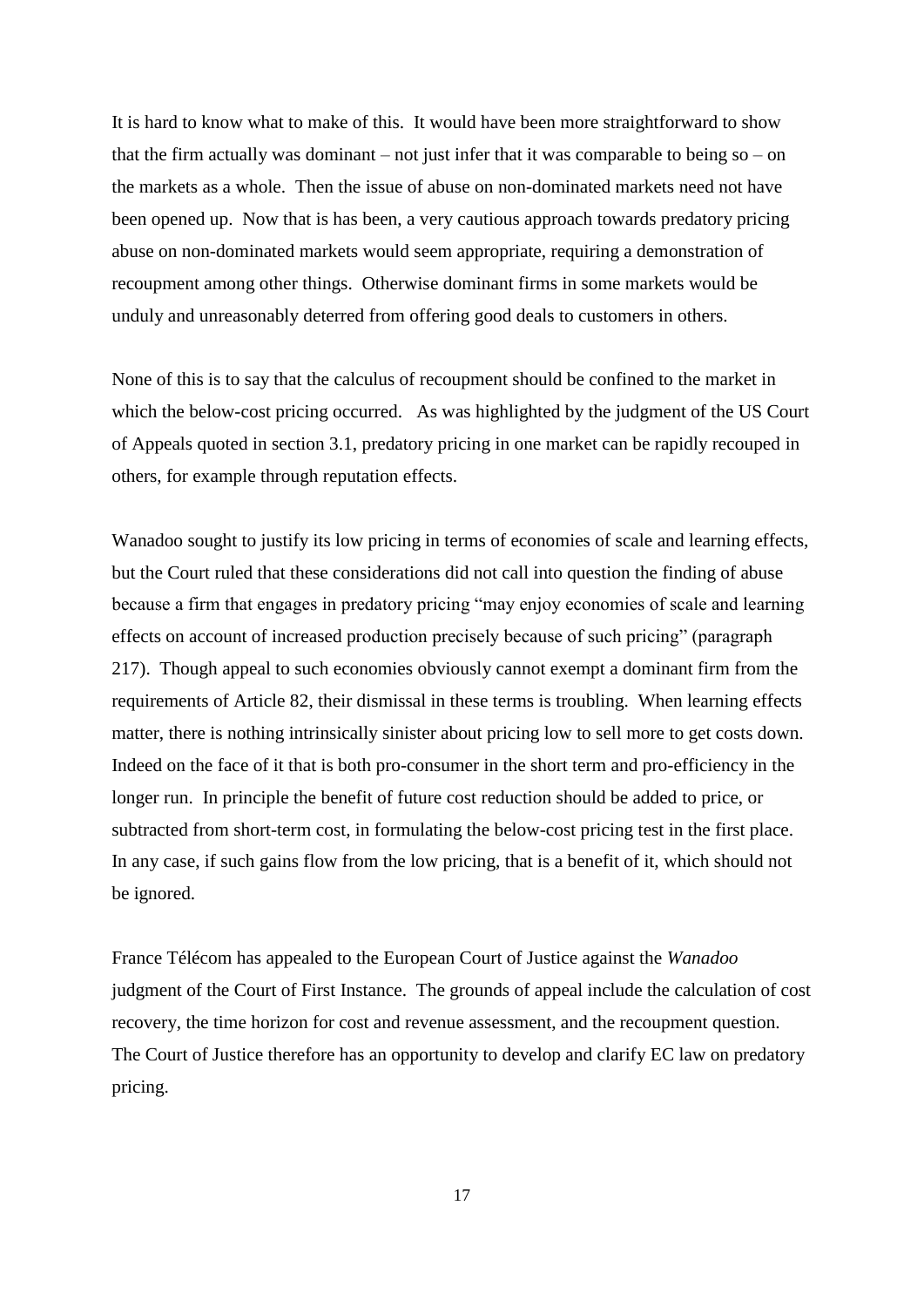#### **5. Discounts and rebates**

In March 2007 the Court of Justice dismissed the appeal by British Airways (BA) against the 2003 judgment of the Court of First Instance upholding the Commission"s 1999 decision, following complaints by Virgin, that BA had abused a dominant position as a purchaser in the UK market for travel agency services. The abuse was bonus schemes that (i) rewarded loyalty from travel agents and (ii) discriminated between them, with the object and effect of excluding competitors from UK markets for air travel services. The Commission fined BA 6.8 million euros. BA had appealed to the Court of First Instance on a number of grounds, including dominance – its share of air ticket sales through UK travel agents had declined to below 40%, and other means of ticket sales were growing considerably. But BA"s appeal to the Court of Justice focused on the question of abuse.

BA had until 1998 operated marketing arrangements with UK travel agents with annual BA ticket sales above £500k that involved payments on top of basic commissions based on sales increases from one year to the next. Three very large travel agents had a global agreement based on the growth of BA"s share in their worldwide sales. In 1998 BA introduced a new performance reward scheme for travel agents with additional commissions on a sliding scale on sales between 95% and 125% of prior-year benchmarks. None of the bonuses were conditional on exclusivity.

Before the Court of Justice BA argued, first, that the Court of First Instance had wrongly analysed exclusion, having failed to distinguish between customer "fidelity" based on good deals – a species of normal price competition − and fidelity that excludes by creating artificial barriers for rivals. The Court of Justice said that the case law does give indications as to when discount or bonus schemes, though not conditional on exclusivity, give rise to an exclusionary effect. These include payments linked to the attainment of sales objectives defined individually, the 'very noticeable effect at the margin' for a travel agent near a threshold (since discounts applied to all, not just incremental sales), and BA"s size relative to others. BA then contended that its discounts were economically justified and efficient because they increased sales and so helped cover the fixed costs of airline operation. The Court of Justice dismissed the fixed cost point because that was an issue of fact, so not for it to consider.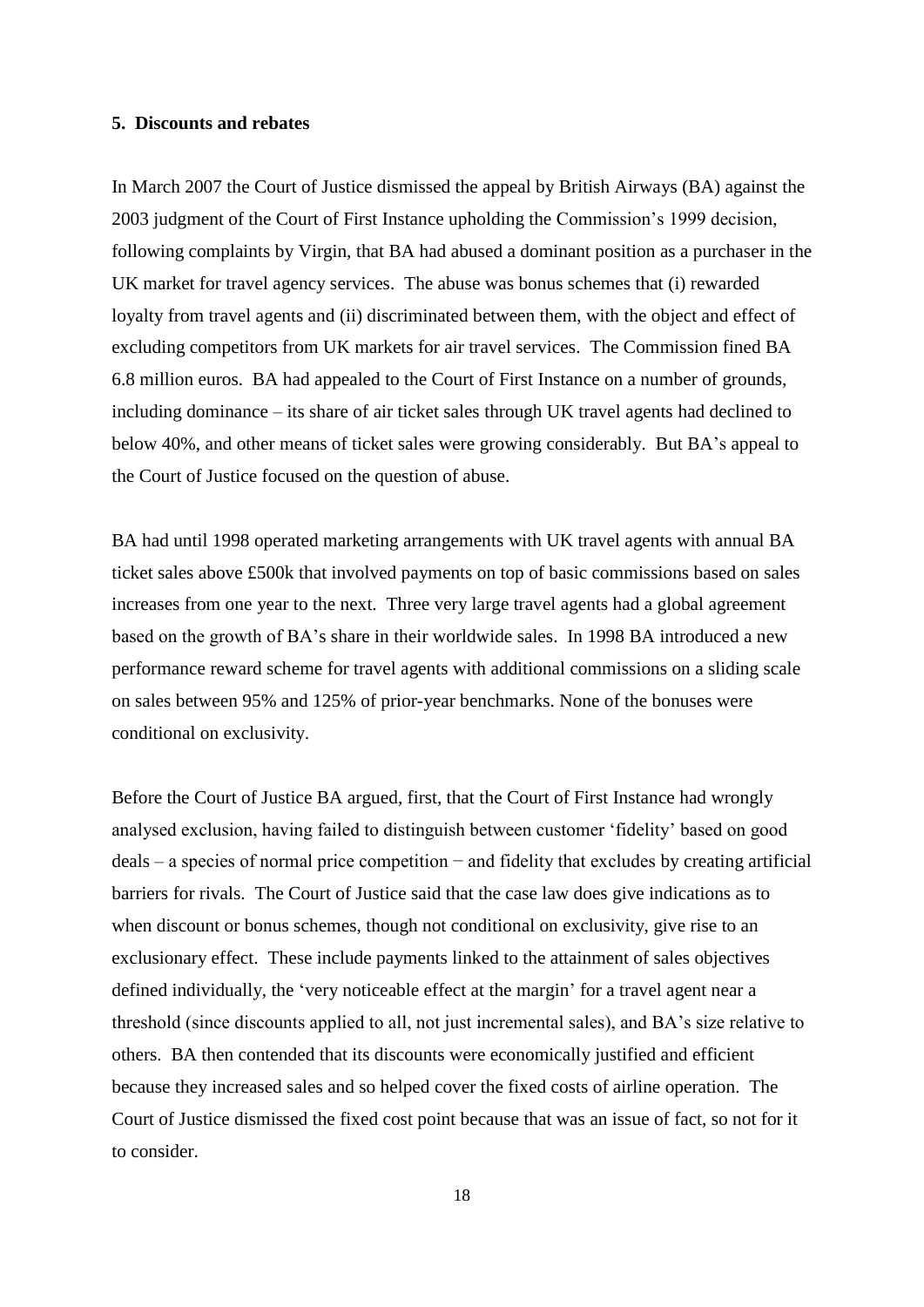BA's second plea was that the Court of First Instance had failed to consider the probable effects of the discount schemes, and evidence of absence of significant effect on competing airlines. The Court of Justice held that a finding of fidelity-building effect could be made on the basis of the mechanism of the schemes, in particular those arising from the very noticeable effect at the margin and the resulting possibility of disproportionate reductions in commission at threshold points. BA"s third plea that prejudice to consumers had not been considered was also dismissed briefly on the grounds that Article 82 is aimed not just at direct consumer harm but also detriment through the impact of practices on an effective competitive structure. BA was equally unsuccessful in its other pleas, including its claim that it was wrong to find discriminatory distortion of competition among travel agents just because two with the same BA ticket sales might get different commission levels (arising from different prior years).

The US courts, by contrast, took an entirely different view of related allegations that BA"s incentive arrangements with travel agents and also corporate clients were predatory foreclosure. In *Virgin v British Airways*, the Court of Appeals for the 2<sup>nd</sup> Circuit upheld summary judgment against Virgin for lack of factual evidence and failure to show consumer harm. The Court adopted an emphatically pro-consumer view of competition. It applied the *Brooke Group* test of predatory pricing, mentioned above, and held that Virgin had shown neither below-cost pricing nor recoupment. Virgin"s monopoly leveraging claim was likewise dismissed for lack of proof. Note that the trans-Atlantic contrast between these cases is not just that BA lost in the EC but won in the  $US - it$  got summary judgment in the US, so the case did not even reach a trial of factual issues.

It is no criticism of the European Court of Justice that it did not engage in factual questions, because that is not its role. Its defence of the Court of First Instance"s non-engagement with facts is nonetheless striking. Inspection of the mechanism of the discount schemes, particularly 'the very noticeable effect at the margin', seems largely to have sufficed for the EC Courts to infer anti-competitive effect and indirect consumer harm. This approach is to avoid testing the theory of harm against the facts of the marketplace. It is to shun those facts and to stake all on inferences drawn from the inherent features of the discount scheme. It is also to shun a serious assessment of justifications of the schemes in terms of efficiency and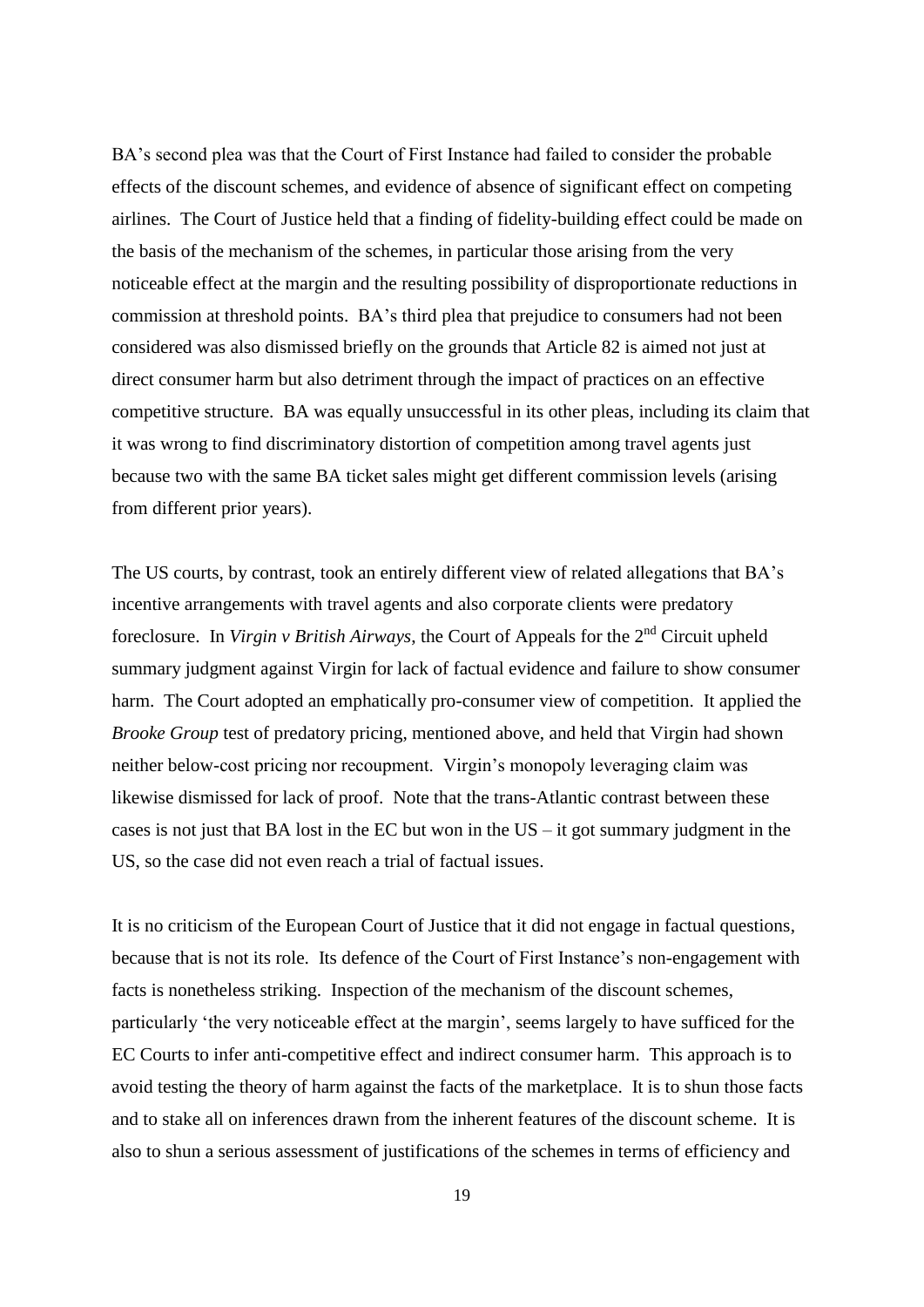the consumer interest. Discount schemes are natural and can well be desirable when there are substantial fixed costs. Of course it is a matter of (sometimes self-evident) fact whether fixed costs are significant in a given industry, but that is no reason for even an appellate court to dismiss considerations arising from such costs. Moreover, one looks in vain in the judgments for the principles by which competition on the merits is to be distinguished from abuse. Customer loyalty by itself is as consistent with the former as the latter.

Perhaps a key is to understanding the readiness of the EC Courts to uphold the finding of abuse is the oft-repeated very noticeable effect at the margin. It is true that at threshold points there can be well-below-cost, indeed negative, implied prices on small increments of sales. But that is not enough for a coherent theory of anti-competitive harm. One would also need to show that a large proportion of travel agents were very close to such threshold points. It might be said that the thresholds might have some effect even on agents not very close, and that larger increments of sales need to be assessed. But then the "very noticeable effect" softens. In sum, the very noticeable effect may apply to too few travel agents itself to be of competitive significance in the market as a whole. No short-cut answer is available from there being a sharp effect at some margins. A fuller analysis is needed.

None of this is to say that the European BA case necessarily reached the wrong outcome. The point is rather that the analysis used to reach conclusions that BA's discount scheme was abusive was seriously incomplete if economic effects to the detriment of consumers and/or as-efficient rivals are important in distinguishing between abuse and competition on the merits. It might be said that more factual analysis is too demanding. But if fact-light assessment is wanted, it is far from obvious that *laissez faire* is worse than formalistic intervention to condemn discount schemes not conditional on exclusivity.

#### **6. Refusal to supply, tying and bundling**

The *Microsoft* judgment delivered by the Court of First Instance on 17 September 2007 upheld the Commission"s decision in March 2004 that Microsoft had abused a dominant position in the worldwide market for client PC operating systems by (a) refusing to supply and authorise the use of "interoperability information" for rivals to develop competing products on the market for work group server operating systems, and (b) tying Windows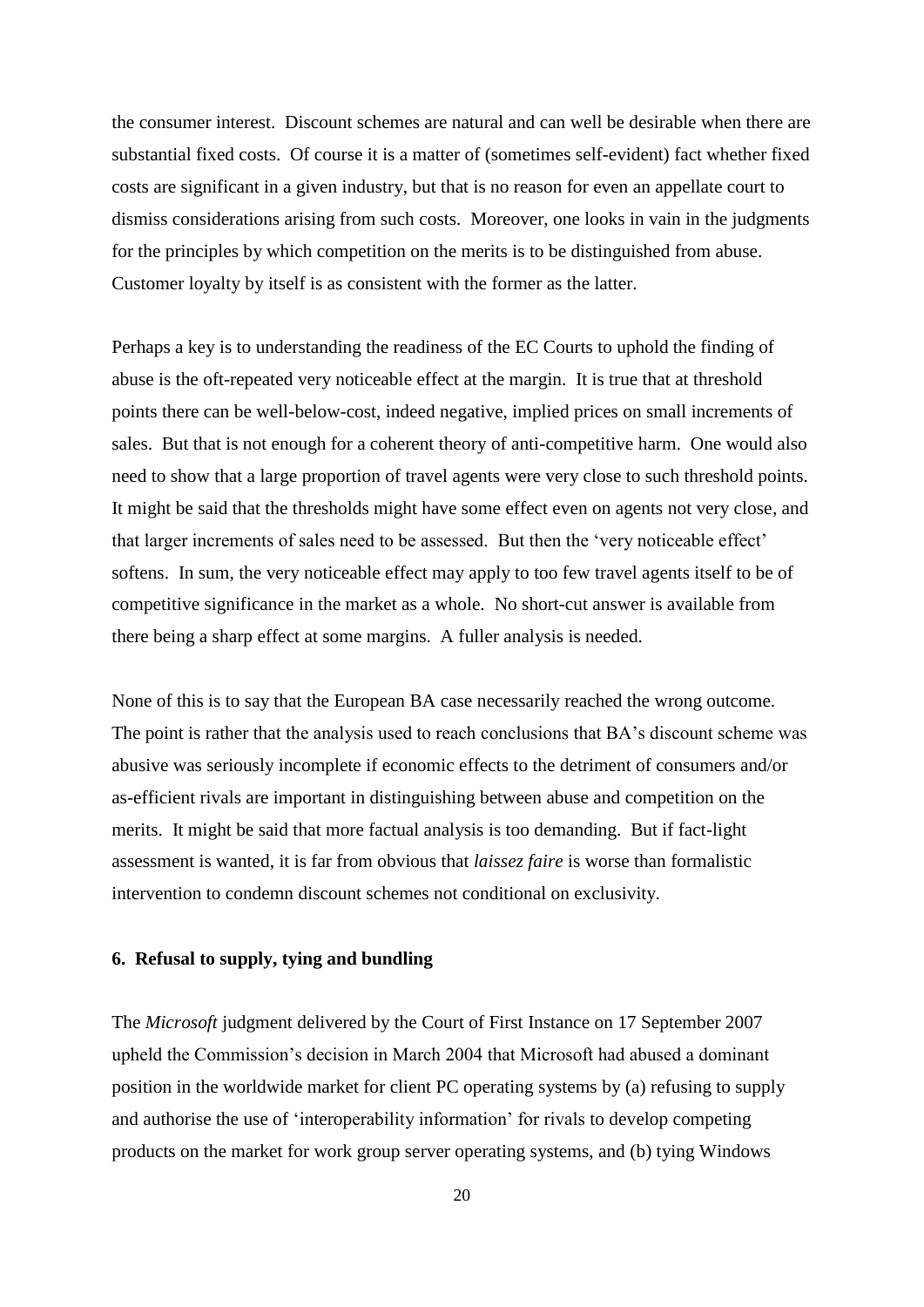Media Player with the Windows client PC operating system. The Commission imposed a fine of 497.2 million euros, with more to follow when Microsoft did not fully comply with the remedies imposed. Those required Microsoft (i) to supply interface information to allow non-Microsoft workgroup servers to be fully interoperable with Windows PCs and servers, and (ii) to offer to OEMs a version of the client PC operating system without Media Player (on terms not less attractive than the bundled version, which Microsoft remained free to provide). On 22 October Microsoft said that it would not appeal against the CFI judgment and announced a package of measures to comply with the Commission decision.

Before reviewing the economics<sup>25</sup> and EC law of the kinds of 'non-price' abuse at issue in this case, two prior cases deserve particular mention. First, there are striking parallels to note between the *Microsoft* case and the EC *IBM* case of the early 1980s, which also concerned issues of refusal to supply interface information and bundling by a major US corporation with market power by virtue of a prevailing *de facto* computer standard (relating to IBM"s System/370 network architecture).<sup>26</sup> The *IBM* case was settled by an Undertaking in 1984, without the Commission issuing a decision. IBM undertook to release interface information in a timely manner and to offer System/370 CPUs without main memory (while retaining design freedom and the right also to offer CPUs with main memory). Second, there is of course the US *Microsoft* case.

# *6.1 The US case*

1

It is particularly instructive to consider the Court of Appeals judgment in June 2001 in the US Microsoft case.<sup>27</sup> The Court first upheld the finding that Microsoft had monopoly power in the market for Intel-compatible PC operating systems worldwide on the basis of its share of that market coupled with the "applications barrier to entry" – the network externalities that ensure that applications software will tend to be written for the dominant Windows standard, thereby reinforcing its dominance.

 $25$  One of a number of economic analyses of the EC Microsoft case is Kühn and van Reenen (2007).

<sup>&</sup>lt;sup>26</sup> A comparison of the European *IBM* and *Microsoft* cases will be the subject of a separate paper.

<sup>27</sup> *United States v Microsoft*, 253 F.3d 34 (D.C. Cir. 2001). Economic analyses of the case include Whinston (2001) and Rubinfeld (2004).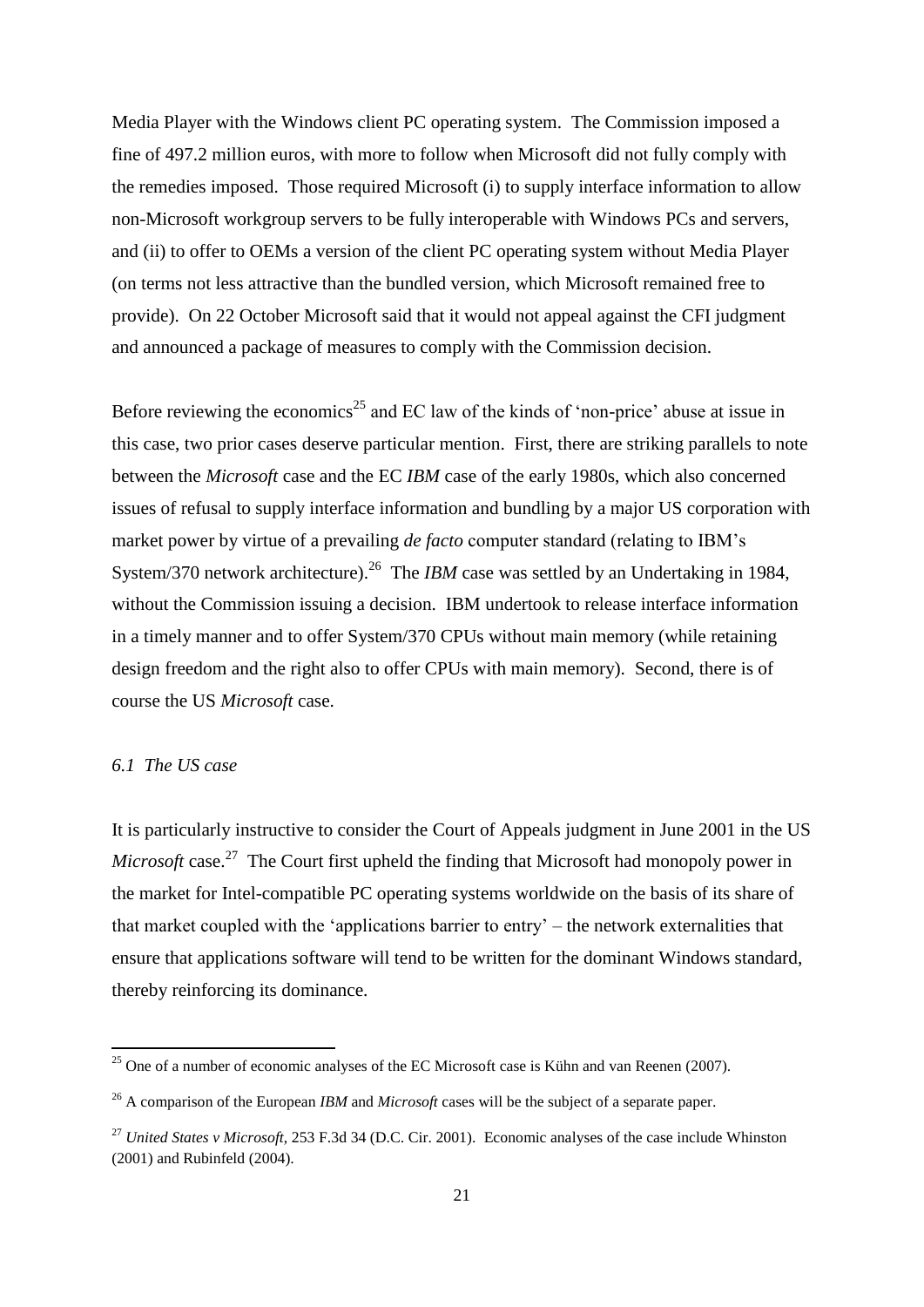As to abuse (to use the EC term) the Court said that "[t]he challenge for an antitrust court lies in stating a general rule for distinguishing between exclusionary acts, which reduce social welfare, and competitive acts, which increase it". Five principles from US jurisprudence were then stated to help address that question:

- (i) To be condemned as exclusionary a monopolist"s acts must harm the competitive process and thereby consumers; harm to competitors will not suffice.
- (ii) The plaintiff must demonstrate such anti-competitive effect.
- (iii) Then the monopolist may proffer a pro-competitive justification.
- (iv) If that stands unrebutted, the plaintiff must then show that anti-competitive harm outweighs pro-competitive benefit.
- (v) The focus is on effects not intent; evidence on intent is relevant only insofar as it helps predict effect.

Central to the US case was whether Microsoft had unlawfully thwarted Netscape"s Internet Navigator browser (and Sun"s Java technology) in order

- (a) to protect its Windows operating systems monopoly ("monopolization"), and/or
- (b) to extend its Windows operating systems monopoly to browsers ("attempted monopolization').

A further question was whether Microsoft had unlawfully tied its Internet Explorer browser to its Windows operating system.<sup>28</sup>

As to (a) the Court upheld many of the findings of the lower court (in a manner rather consistent with the maintenance of market power theory of section 3.5 above):

"Microsoft"s efforts to gain market share in one market (browsers) served to meet the threat to Microsoft"s monopoly in another market (operating systems) by keeping rival browsers from gaining the critical mass of users necessary to attract developer attention away from Windows as the platform for software development".

These efforts of Microsoft, which lacked pro-competitive justification, included aspects of the following: restrictive licensing conditions with OEMs (i.e. PC makers, so a key route to market); the integration of Explorer with Windows; agreements with internet access providers; dealings with internet content providers, independent software vendors and Apple;

**<sup>.</sup>**  $^{28}$  The tying allegation came under section 1 of the Sherman Act, which concerns anti-competitive agreements, rather than section 2, which concerns monopolization.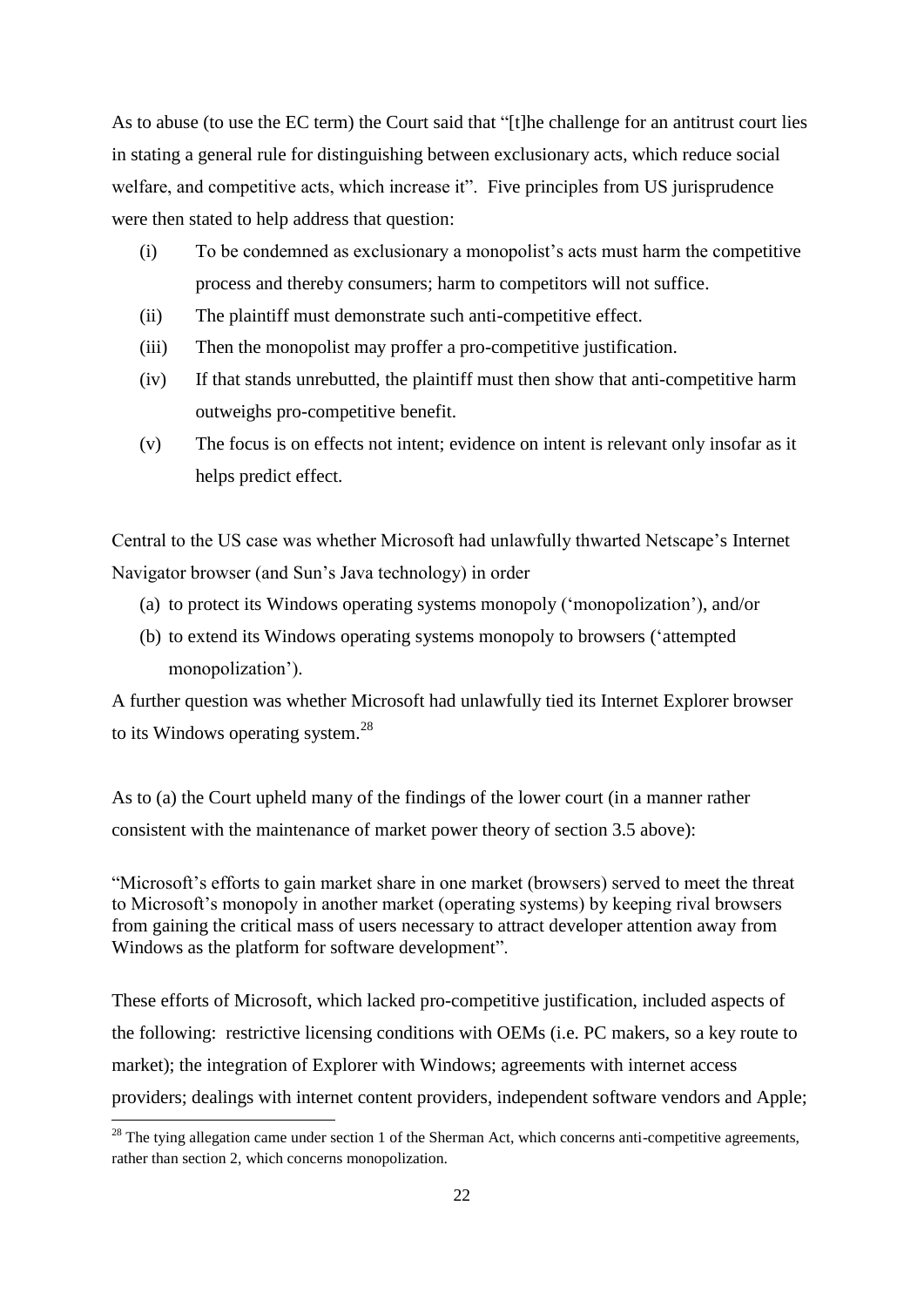and actions to thwart Java. The Court however dismissed the claim that Microsoft had unlawfully attempted to monopolize the browser market on the grounds that plaintiff had not proven a dangerous probability of achieving monopoly power in that (putative) market. (This is like a recoupment point.) In short, the Court did not find leverage theories (of the sort sketched in section 3.4 above) demonstrated by the facts.

As to the tying claim, the question before the Court was whether *per se* or rule-of-reason analysis was appropriate for platform software products. They said the latter. The separateproducts principle laid down by the Supreme Court in *Jefferson Parish*<sup>29</sup> is that there is no tying subject to *per se* liability unless there is sufficient demand for the tied product separate from the tying product to identify a distinct product market in which it is efficient to supply the tied product separately. This test applied to integration of platform software products did not suggest that they were not separate, but the Court concluded that as a general matter their bundling could not be said to have so little "redeeming virtue" as to warrant *per se*  condemnation. The Court accordingly remanded the tying question back for (structured) rule-of-reason, rather than *per se*, assessment.

Following the Court of Appeals judgment, the US Justice Department (and some but not all states) agreed a settlement with Microsoft in November 2001, which received court approval in a Final Judgment a year later. Microsoft agreed, among other things, (a) to specify and license to third parties some communications protocols needed to interoperate with Windows client PC operating systems, and (b) to allow OEMs and end-users to substitute competing alternatives to Microsoft's 'middleware'  $-$  i.e. software that bridges between the operating system and applications. Many have doubted the effectiveness of the US settlement, but Court of Appeals in 2004 upheld the district court's approval of the remedies<sup>30</sup> and the view of the Justice Department is that they have succeeded in promoting competition and consumer choice. 31

<sup>29</sup> *Jefferson Parish Hospital Dist. No. 2 v. Hyde,* 466 U.S. 2 (1984).

<sup>30</sup> *Massachusetts v. Microsoft*, 373 F.3d 1199, 1243 (D.C. Cir. 2004).

<sup>&</sup>lt;sup>31</sup> Press release of 30 August 2007 in connection with DoJ's review of the Final Judgments. The remedies are due to expire in November 2007 but some (e.g. relating to protocol licensing) have been extended. In an amicus brief filed on 9 November the DoJ urged the District Court to deny motions from certain States, including California and New York, calling for general five-year extensions of the Final Judgments.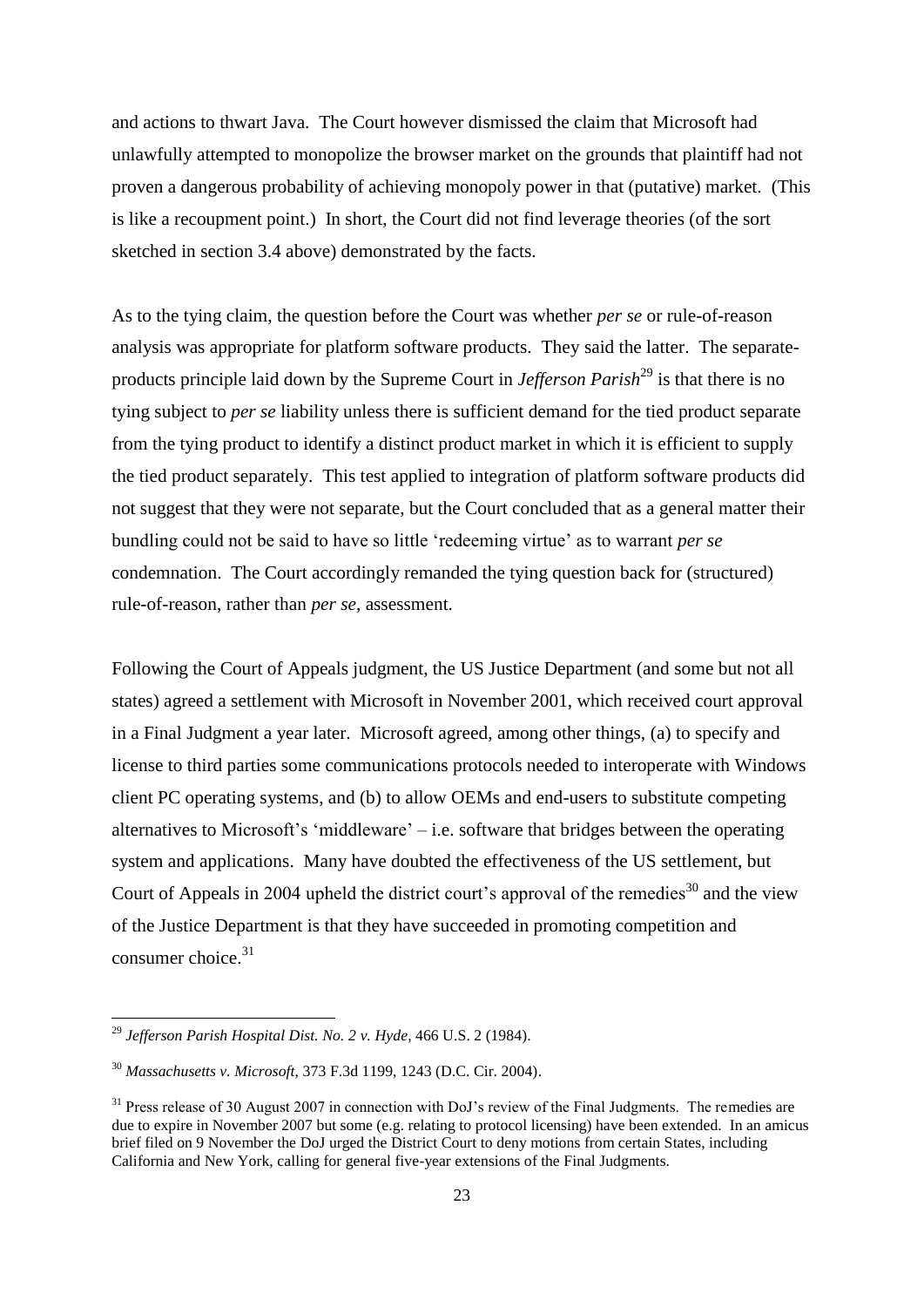#### *6.2 The EC case: refusal to supply interoperability information*

Microsoft denied that its refusal to supply interoperability information was abusive on the grounds that the information was protected by intellectual property (IP) rights, and that the narrow criteria in the case law for holding the refusal to license IP to be abusive were not satisfied by the facts of the case. In any event, it argued, the refusal was objectively justified by consideration of innovation incentives. The Commission, while not conceding that the information was protected by IP rights, adopted its decision on the assumption favourable to Microsoft that it was.

A line of cases has established that although firms are generally free to choose with whom they deal, there are certain circumstances in which a refusal to supply can be an abuse. Only exceptionally, however, has refusal to supply IP been found to be abusive – rightly so since the essence of IP is the right to exclusive use.<sup>32</sup> In *Magill* television companies were held to have abused dominance by refusing to supply (copyrighted) weekly programme listings so that third parties could supply multi-channel weekly TV guides, and *IMS Health*, where the Court of Justice gave a preliminary ruling on points of law, concerned IP rights over the geographical format or "brick structure" by which German pharmaceutical sales data were presented. 33

The *Microsoft* judgment, summarising this and related of jurisprudence, says at paragraph 332 that circumstances are exceptional if three tests are met – indispensability, exclusion of effective competition, and prevention of the appearance of a new product for which there is potential demand. The last of these conditions is found only in the case law on refusal to supply IP rights: in other contexts abuse can be found without it holding.

The Commission in its decision, while contending that the three *IMS* tests were met, had warned that their automatic application would be problematic, saying that the entirety of the

 $32$  The Courts have distinguished between the exclusive right and its exercise. It is the latter which may be abusive in exceptional circumstances.

<sup>33</sup> *RTE and ITP* v *Commission*, C-241&242/91 P [1995] ("*Magill*"), and *IMS Health*, C-418/01 [2004].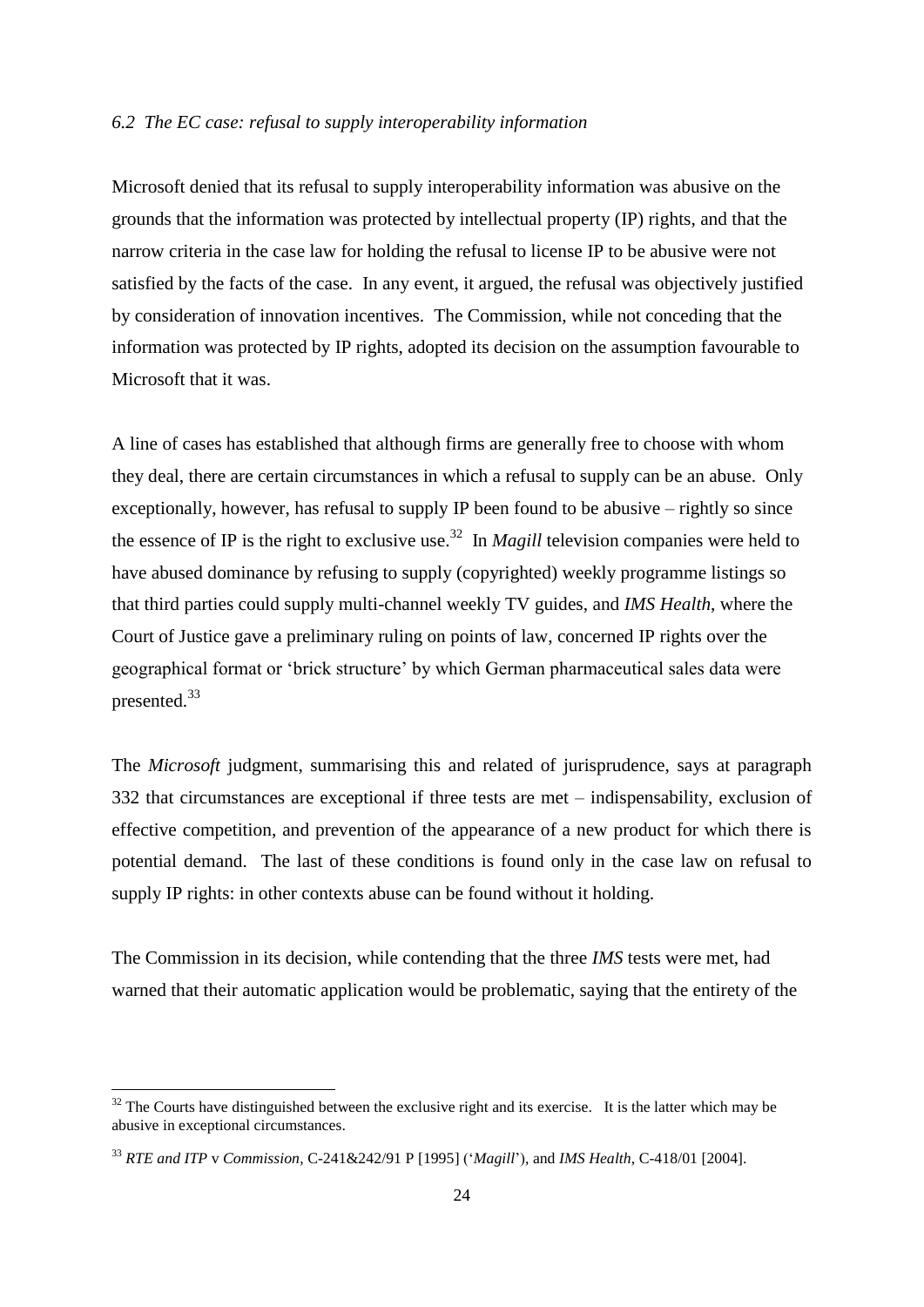circumstances must be subject to comprehensive examination.<sup>34</sup> For the Commission these included the disruption of previous supply of interoperability information, the great importance of interoperability in software markets, Microsoft's extraordinary power arising from its client PC operating system standard leading to the rapid attainment also of dominance in work group server operating system. In that regard the Commission decision (at paragraphs 764ff) explicitly addressed the "one monopoly profit" argument. As to the leverage of monopoly (see section 3.4 above) the Commission said that the "one monopoly profit' argument relies on strong assumptions that do not hold in the case at hand. But then the Commission stressed incentives to *maintain* monopoly (see section 3.5):

*"*[A] future competitor in the client PC operating system market will need to provide products interoperable with Microsoft"s dominant work group server operating system. As such, by strengthening its dominant position in the work group server operating system market, Microsoft effectively reinforces the barriers to entry in the client PC operating system market" (paragraph 769).

In economic terms, this point is in very much line with the monopoly maintenance theory of harm to competition upheld by the US Court of Appeals.

Despite the Commission's emphasis on the desirability of appraising the entirety of the circumstances, the Court of First Instance proceeded straight to consider Microsoft"s refusal to supply against the three *IMS* tests, deferring the wider exceptional circumstances invoked by the Commission for consideration only if one or more of the *IMS* tests was not satisfied (paragraph 336). The Court found that the Commission had not erred in concluding that each test was satisfied. First, interoperability on an equal footing is indispensable for rivals to compete viably. Second, otherwise there is a risk that competition will be eliminated. Third, the Commission was not manifestly incorrect to find that the refusal to supply would limit technical development – hence new products – to the prejudice of consumers. As to objective justification, the Court considered that Microsoft had failed to show that requiring disclosure of interoperability information would have a negative effect on its incentives to innovate.

 $34$  See, for example, paragraph 316 of the CFI judgment. The immediately preceding paragraph records Microsoft"s reliance on the *Magill/IMS Health* tests. Ironically, the Court adopted precisely the tests urged by Microsoft, but of course reached the opposite conclusions on them.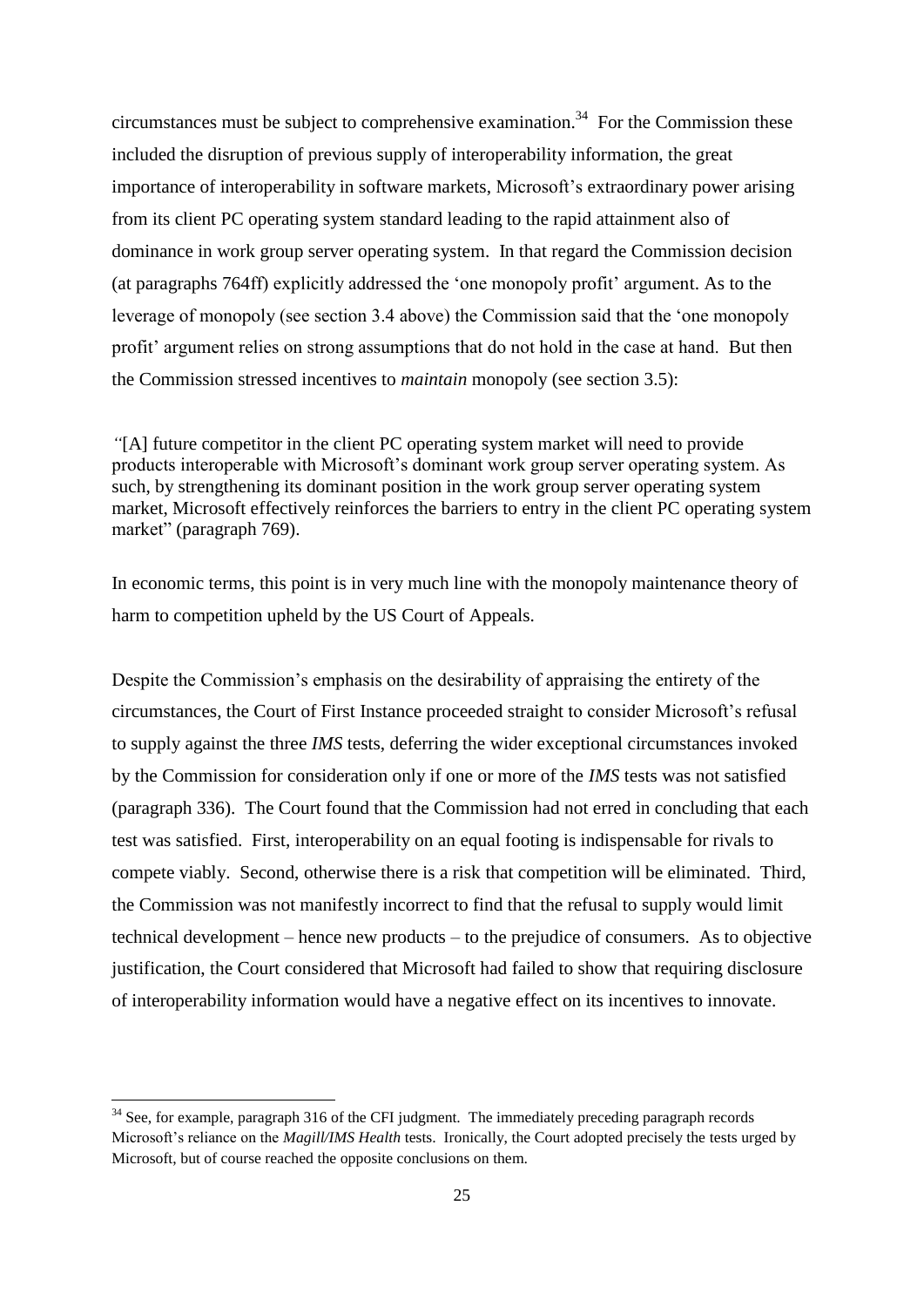In sum, the Court judged that "the exceptional circumstances identified by the Court of Justice in *Magill* and *IMS Health* … were also present in this case" (paragraph 712). Thus the automatic application of the *IMS* tests, which the Commission had warned would be problematic, sufficed to dismiss Microsoft"s plea, and there was no need to consider the wider exceptional circumstances invoked by the Commission.

Indeed the Court commented (at paragraph 559) that even if the Commission had been wrong to find that Microsoft had a dominant position in the market for workgroup server operating systems, that would not have undermined a conclusion of abuse because the abuse stemmed from, and concerned "leveraging" of, dominance in the market for client PC operating system software. The Court saw the *IMS* test relating to the prevention of a new product rather broadly in terms of Article 82(b), which prohibits limiting production, markets or technical development to the prejudice of consumers. As to prejudice to consumers, the Court (at paragraph 664) noted that indirect prejudice via market structure is possible and then made the extraordinary statement that "Microsoft impaired the effective competitive structure on the workgroup server operating systems market by acquiring a significant share on that market".

The earlier cases of *Magill* and *IMS Health* had concerned information in the public domain – TV listings and a map grid – that appear to have been largely by-products of other activities requiring little if any creative effort. The context of Microsoft's interoperability information is very different. Yet the Court found with relative ease that the "exceptional circumstances" of those cases, and the *IMS* test in particular, were satisfied by the facts in *Microsoft* (without even needing to attend to some truly exceptional features of Microsoft's position). This suggests that such circumstances are not nearly as exceptional as previously thought.

All this leaves two major questions for the future. What now is the principle that limits dominant firm duties to supply their rivals with access to important inputs? When such a duty applies, at what price must the input be supplied?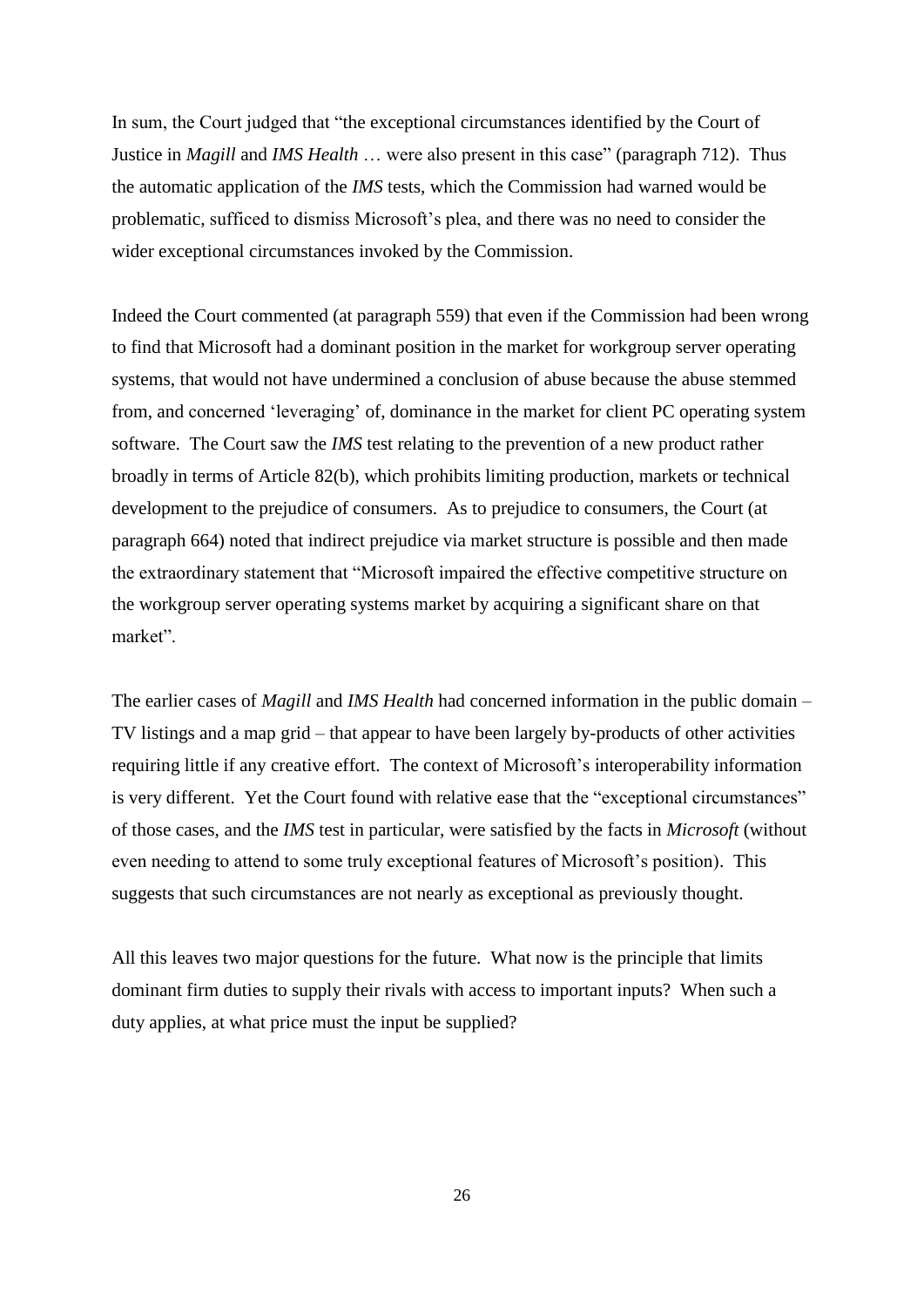### *6.3 The EC case: bundling of Media Player*

The Court upheld the Commission's four-part test to address determine the question of bundling/tying abuse. First, Microsoft had a dominant position in the tying product (client PC operating system software). Second, the tied product (Windows Media Player) was separate by reference to consumer demand. Third, consumers could not buy the tying product without the tied product. Fourth, competition was foreclosed because Microsoft offering OEMs Windows with Media Player bundled gave it an unparalleled distribution advantage, with the result that third-party media players could not compete on the merits through OEMs. (This conclusion was reached notwithstanding the fact that OEMs and endusers are free to install third-party media players, which have had considerable success in the marketplace, including through the OEM channel.) The Court held that Microsoft had bundled without objective justification, noting that it remained free to offer a bundled version so long as an unbundled version was offered too.

Following the Commission's decision, Microsoft has indeed offered an unbundled version – albeit it at the same price as the bundled version – for which there had been (unsurprisingly) little demand. A remedy requiring an unbundled version, while allowing continued bundling, is of questionable effectiveness without a required price difference between the two versions. Some would go further and say that the ineffectiveness of remedy itself calls into question the finding of abuse. What could the required price difference have been? One candidate is avoidable cost, but the avoidable cost of adding Media Player to Windows is likely to be very small indeed. It is arguable that a required price difference larger than avoidable cost would have been an appropriate remedy, especially bearing in mind that remedial measures may well go further than requiring cessation of abuse. But the Commission did not enter the business of price difference regulation.

All this suggests that the bundling abuse finding in the EC *Microsoft* case is of less significance than that relating to interoperability, being relatively easy but largely ineffective to remedy, at least without the apparatus of (price difference) regulation. Matters would have been quite different if it had been found abusive for Microsoft to supply a bundled version at all, and so been required to supply unbundled only. But then Microsoft would have had a powerful objective justification in terms of efficiency and consumer welfare.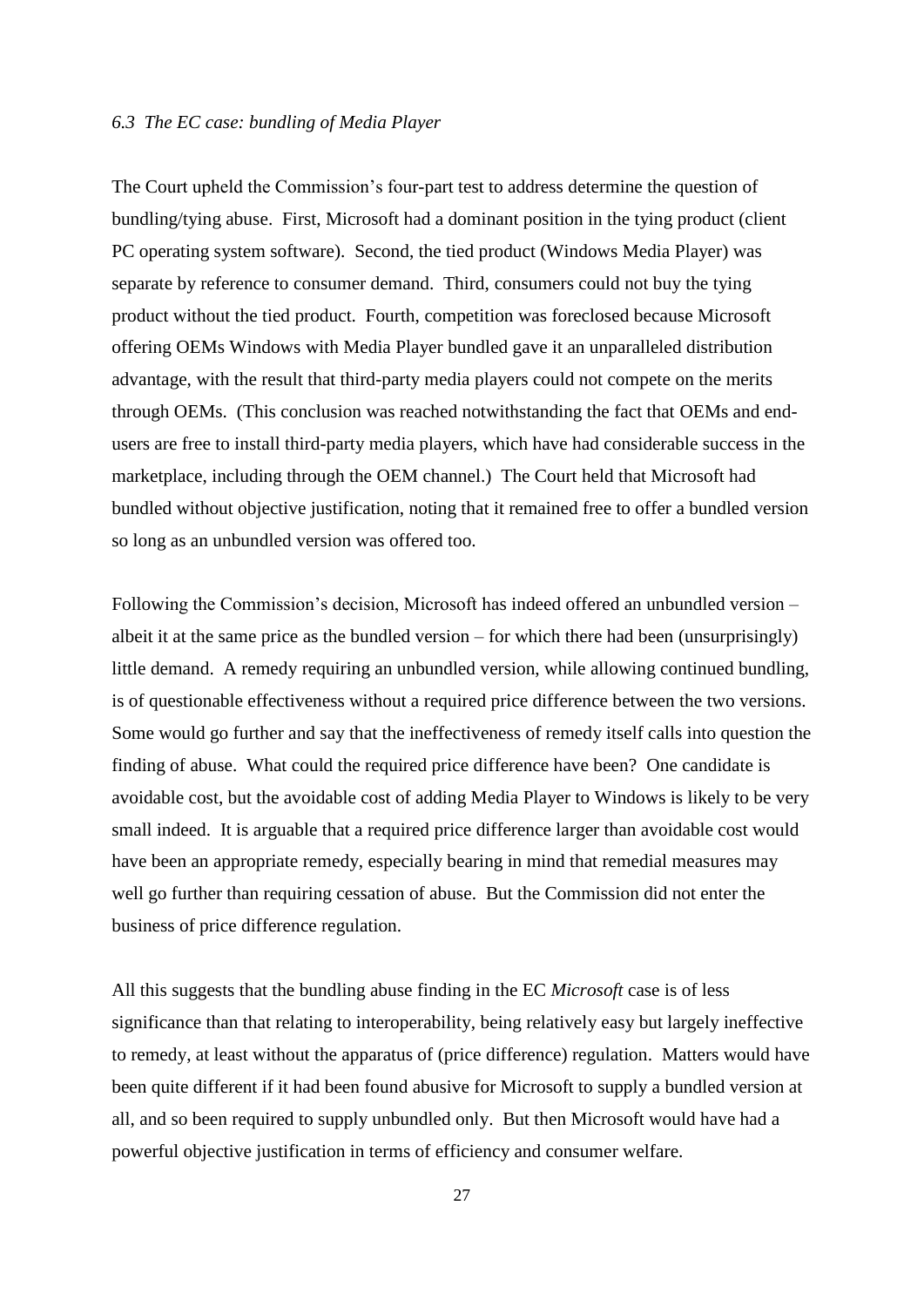It will be apparent from the above that the "non-price" abuses of refusal to supply and tying/bundling are necessarily to do with price. If it is held to be abusive to refuse to supply in some context, the remedy is presumably an obligation to supply. But that obligation is without practical meaning unless the price of supply is capped. Then it would seem that the abuse is refusal-to-supply-on-reasonable-terms – a price abuse in other words. Likewise the bundling abuse is a form of refusal to supply, namely refusal to supply an unbundled version. But if a bundled version can be supplied in parallel, the issue again comes down to price, in particular the price difference between the bundled and unbundled versions. The fact that pricing obligations are difficult to specify and enforce is a further reason to be cautious about imposing obligations to supply.

# **7. Article 82: the future**

**.** 

The EC Courts were a helpful spur to the reforms of European policy and practice towards mergers, especially between 2002 and 2004. There is no indication from the *Microsoft*  judgment, nor from *Wanadoo* nor *British Airways*, that they will play a similar role in relation to Article 82. So after fifty years of the Treaty are we stuck? That now depends primarily upon the Commission. That the *Microsoft* Court has not taken a lead in reforming the policy and practice of Article 82 makes it all the more important that the Commission does so.

With the *Microsoft* case in train the Commission has been understandably reticent about Article 82 policy for the past two years. But on 28 November the Commission adopted guidelines on non-horizontal mergers (European Commission, 2007). If, as I hope, there are to be guidelines on the application of Article 82, at least as regards exclusionary abuse, they would do well to mirror some broad features of the non-horizontal merger guidelines.<sup>35</sup> The first is that they are explicitly consumer-oriented throughout, with competitor protection explicitly rejected: "the fact that a merger affects competitors is not in itself a problem" (paragraph 16). Accordingly, the focus of concern is *anti-competitive* foreclosure  $-$  i.e. where as a result firms can profitably increase price. Second, the guidelines are clear that non-horizontal mergers provide substantial scope for efficiencies. The same is also true of a

<sup>&</sup>lt;sup>35</sup> These points and others are discussed in my note, which is available on request, on 'A reformed approach to Article 82 EC' for the 12<sup>th</sup> EUI Competition Law and Policy Workshop, Florence, 8-9 June 2007.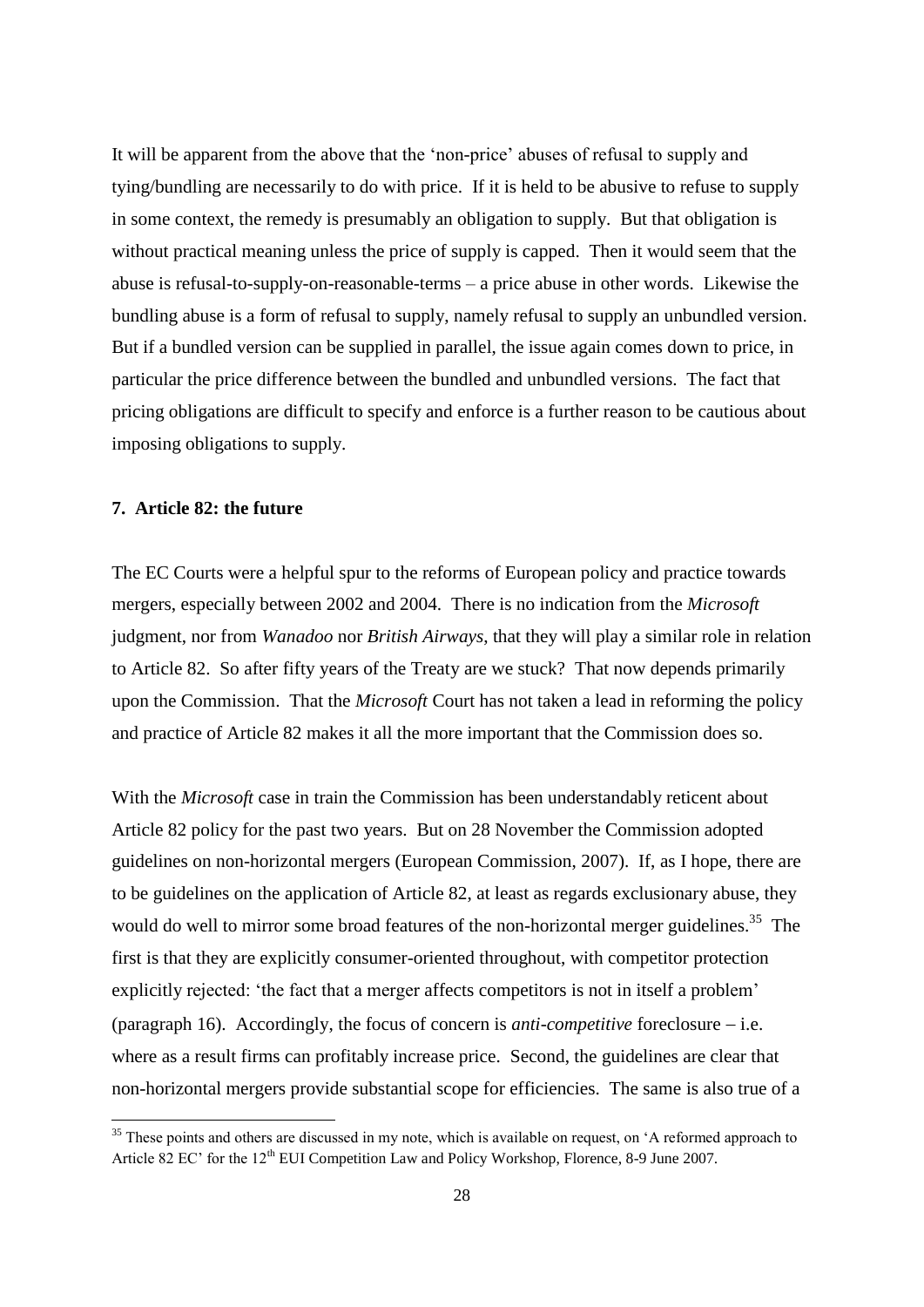range of unilateral practices by firms with market power. Third, they spell out the principal mechanisms of harm to competition (as to which see section 3 above), and identify some of the crucial questions of fact that theories of harm to competition must face.

The importance and impact of Article 82 over the next fifty years will of course turn on technological and market developments as well as on what happens in competition authorities and courts. The Commission nevertheless has an unusual opportunity now to shape the contours of future public policy towards firms with market power, and to complete the economics-based reform of EC competition law enforcement.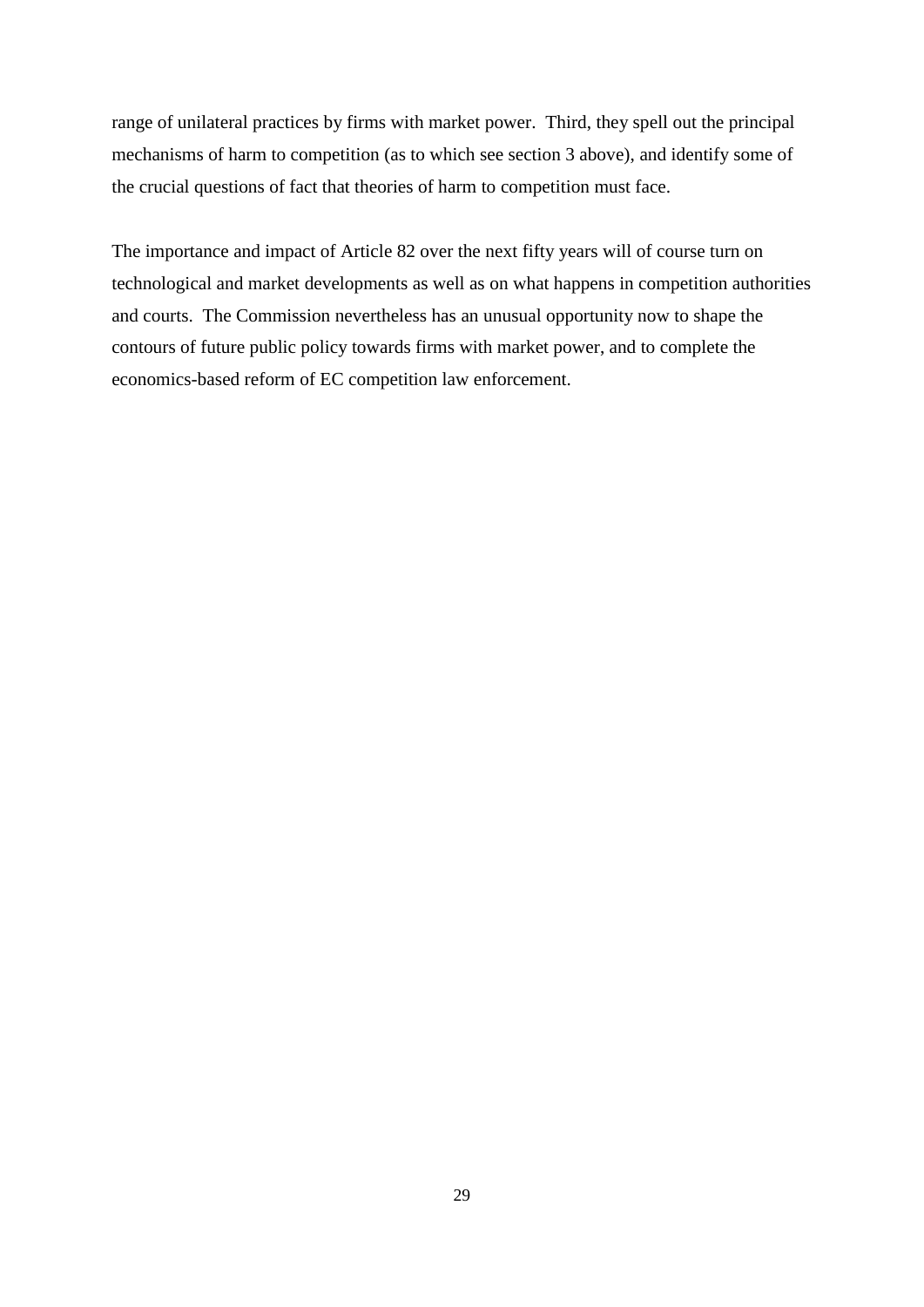## **References**

Aghion, P. and P. Bolton (1987), "Contracts as a barrier to entry", *American Economic Review*, 77, 388-401.

Areeda, P. and D. Turner (1975), "Predatory pricing and related practices under section 2 of the Sherman Act", *Harvard Law Review*, 88, 697-733.

Bernheim, D. and M. Whinston (1998), "Exclusive dealing", *Journal of Political Economy*, 106, 64-103.

Bolton, P., J. Brodley and M. Riordan (2000), "Predatory pricing: strategic theory and legal policy", *Georgetown Law Journal*, 88, 2239-2330.

Bolton, P. and D. Scharfstein (1990), A theory of predation based on agency problems in financial contracting", *American Economic Review*, 80, 93-106.

Carlton, D. and M. Waldman (2002), "The strategic use of tying to create and preserve market power in evolving industries", *Rand Journal of Economics*, 33, 194-220.

Choi, J.P. and Stefanadis, C. (2001). "Tying, investment, and the dynamic leverage theory", *RAND Journal of Economics*, 32, 52–71.

DG Competition (2005), *[Staff Discussion Paper](http://ec.europa.eu/comm/competition/antitrust/art82/discpaper2005.pdf) on the application of Article 82 of the Treaty to exclusionary abuses*, Brussels.

EAGCP (2005), 'An economic approach to Article 82', Brussels.

European Commission (2007), *[Guidelines on the assessment of non-horizontal mergers](http://ec.europa.eu/comm/competition/mergers/legislation/draft_nonhorizontal_mergers.pdf)*, Brussels.

Fumagalli, C. and M. Motta (2006), "Exclusive dealing and entry, when buyers compete", *American Economic Review*, 96, 785-795.

Kaplow, L. and C. Shapiro (2007), 'Antitrust', in Polinsky, A.M. and S. Shavell, eds., *Handbook of Law and Economics*, Elsevier.

Kovacic, W. (2007), "The intellectual DNA of modern U.S. competition law for dominant firm conduct: the Chicago/Harvard double helix", *Columbia Business Law Review*, 1, 1-81.

Kühn, K-U and J van Reenen (2007), "Some economics of European Commission vs. Microsoft", forthcoming in B. Lyons, ed., *The Economics of European Competition Cases*.

Motta, M. (2004), *Competition Policy: Theory and Practice*, CUP.

Rasmusen, E., M. Ramseyer and J. Wiley (1991), "Naked Exclusion", *American Economic Review*, 81, 1137-1145.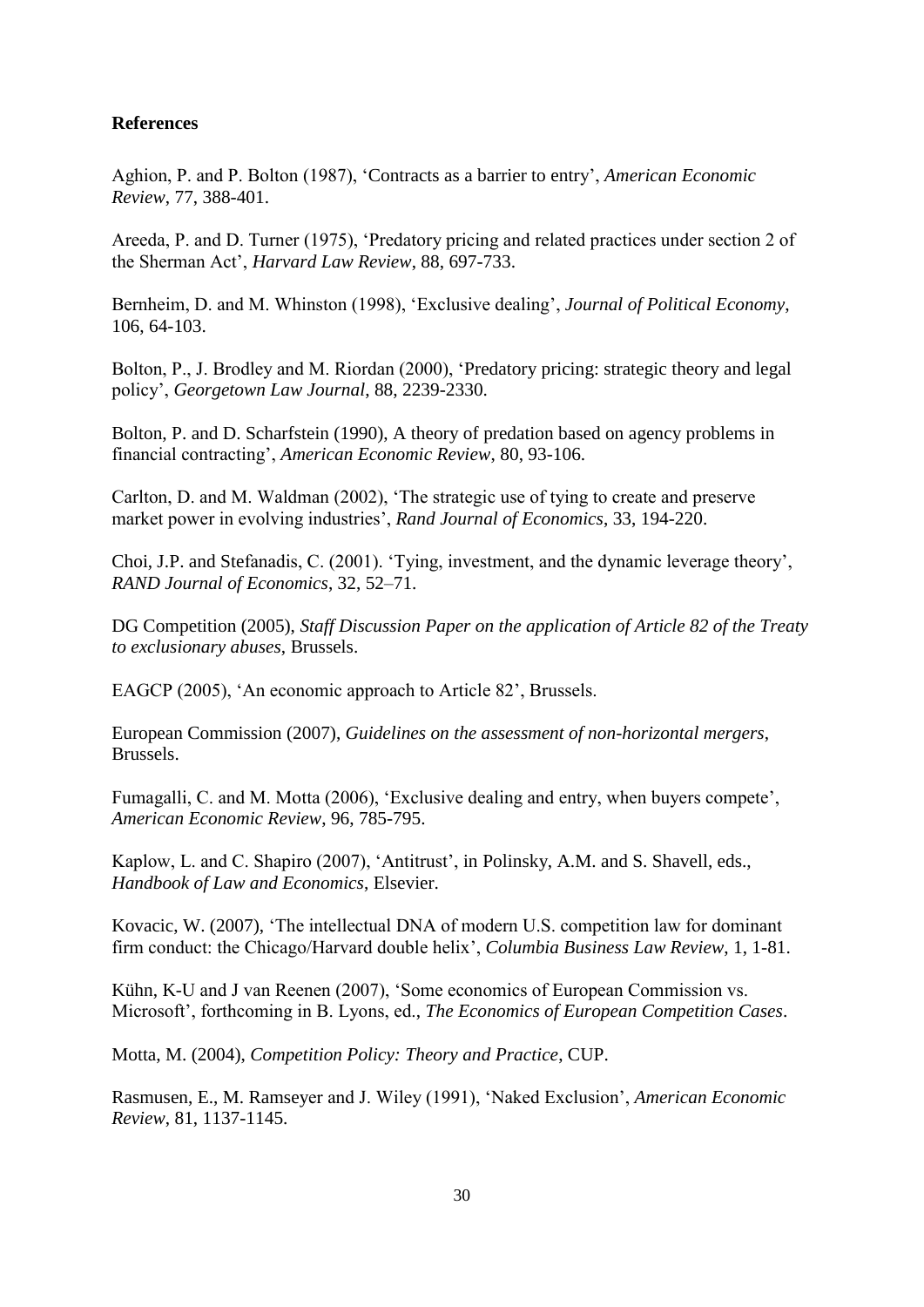Rey, P. and J. Tirole (2007), 'A Primer on Foreclosure', in M. Armstrong and R. Porter, eds., *Handbook of Industrial Organization*, vol. III, Elsevier.

Rubinfeld, D. (2004), "Maintenance of Monopoly: *U.S. v. Microsoft*", in J. Kwoka and L. White, eds., *The Antitrust Revolution: Economics, Competition and Policy*, 4<sup>th</sup> edition. OUP.

Segal, I. and M. Whinston, "Naked exclusion: Comment", *American Economic Review*, 90, 296-309.

Simpson, J. and A. Wickelgren (2007), "Naked exclusion, efficient breach, and downstream competition", *American Economic Review*, 97, 1305-1320.

Tirole, J. (2005), "The analysis of tying cases: a primer", *Competition Policy International*, 1, 1-25.

Vickers, J. (2005), "Abuse of market power", *Economic Journal*, 115, F244-261.

Vickers, J. (2006), "Market power in competition cases", *European Competition Journal*, 2, 3-14.

Whinston (1990), M., "Tying, foreclosure and exclusion", *American Economic Review*, 80, 837-859.

Whinston, M. (2001), "Exclusivity and tying in U.S. v. Microsoft: what we know, and don't know", (in Symposium: The Microsoft Case), *Journal of Economic Perspectives*, 15, 63-80.

Whinston, M. (2006), *Lectures on Antitrust Economics*, MIT Press.